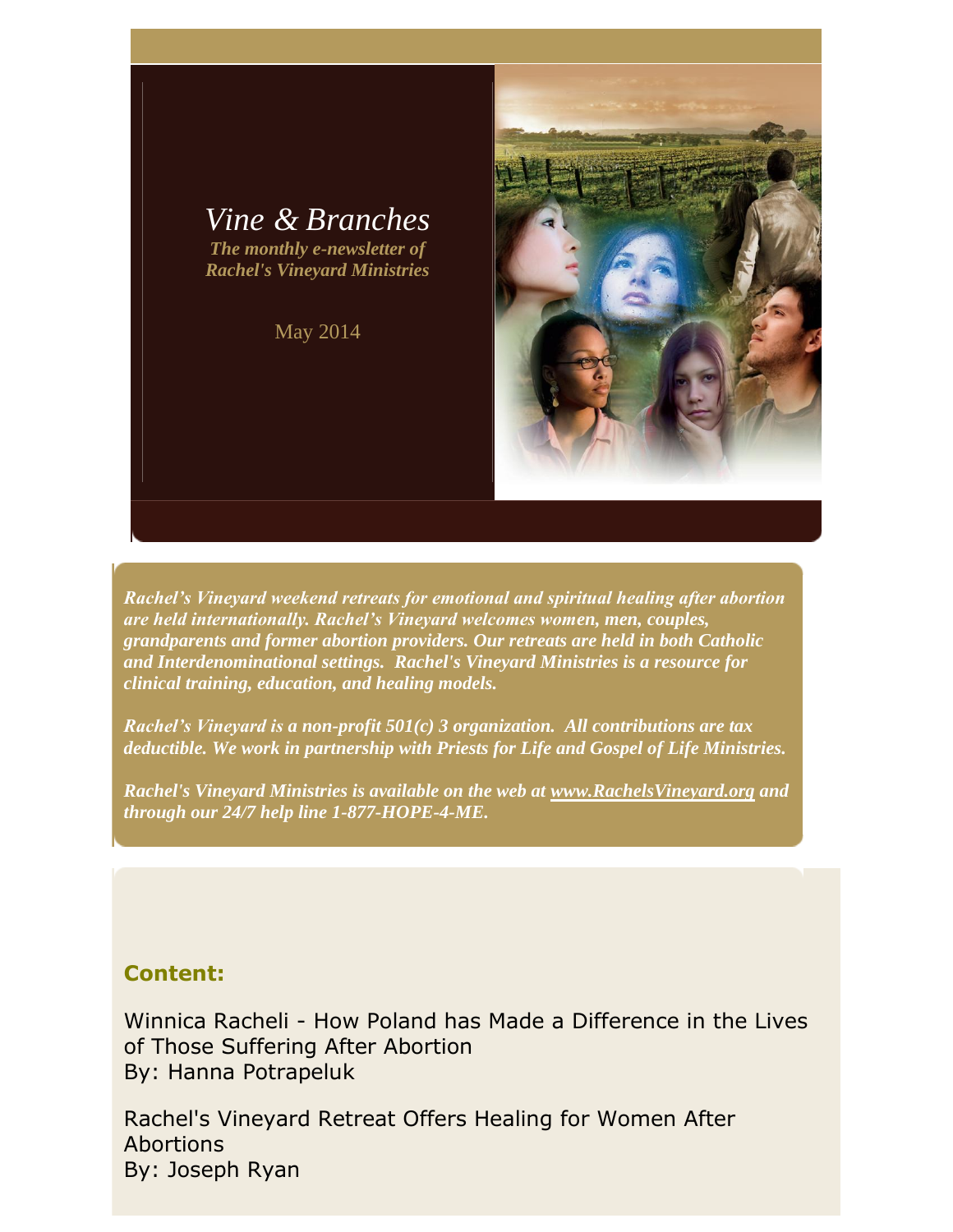Tammi's Healing Through Rachel's Vineyard By: Tammi Morris

Requiem - Kay Marie Geiger By: Theresa Burke, Ph.D.

Rachel's Vineyard Appeal

Message from Pastoral Director

Rachel's Vineyard Social Networking

United in Prayer

Upcoming Grief to Grace Retreats

Upcoming Rachel's Vineyard Training Events

Upcoming Rachel's Vineyard Retreats

# **IMPORTANT UPDATE:**

We have just made the difficult decision to postpone the 2014 Rachel's Vineyard Leadership Conference, scheduled for July 21 – 24, 2014 in Malvern, PA. While this is a disappointment to those who have looked forward to our conference, we are excited to announce that we're developing our educational outreach for licensure that will offer online training. This training will be offered over the internet and will lead to levels of licensing for those who use our treatment models. These classes will enhance the team member's ability to facilitate retreats.

This decision will make it possible for those throughout the world, who do not have the financial resources to attend our conference, to be trained using our online educational program.

Please keep these exciting efforts in your prayers.

# **WINNICA RACHELI – How Poland Has Made a Difference in the Lives of Those Suffering After Abortion** By: Hanna Potrapeluk

Rachel's Vineyard's Polish Branch 'WINNICA RACHELI' has been working very hard over the last year to bring healing to those suffering after abortion to Poland.

My real journey with Rachel's Vineyard started in 2009 when I attended a Rachel's Vineyard retreat in Colorado I truly didn't expect to find any healing because I didn't feel like I deserved to, but by the end of the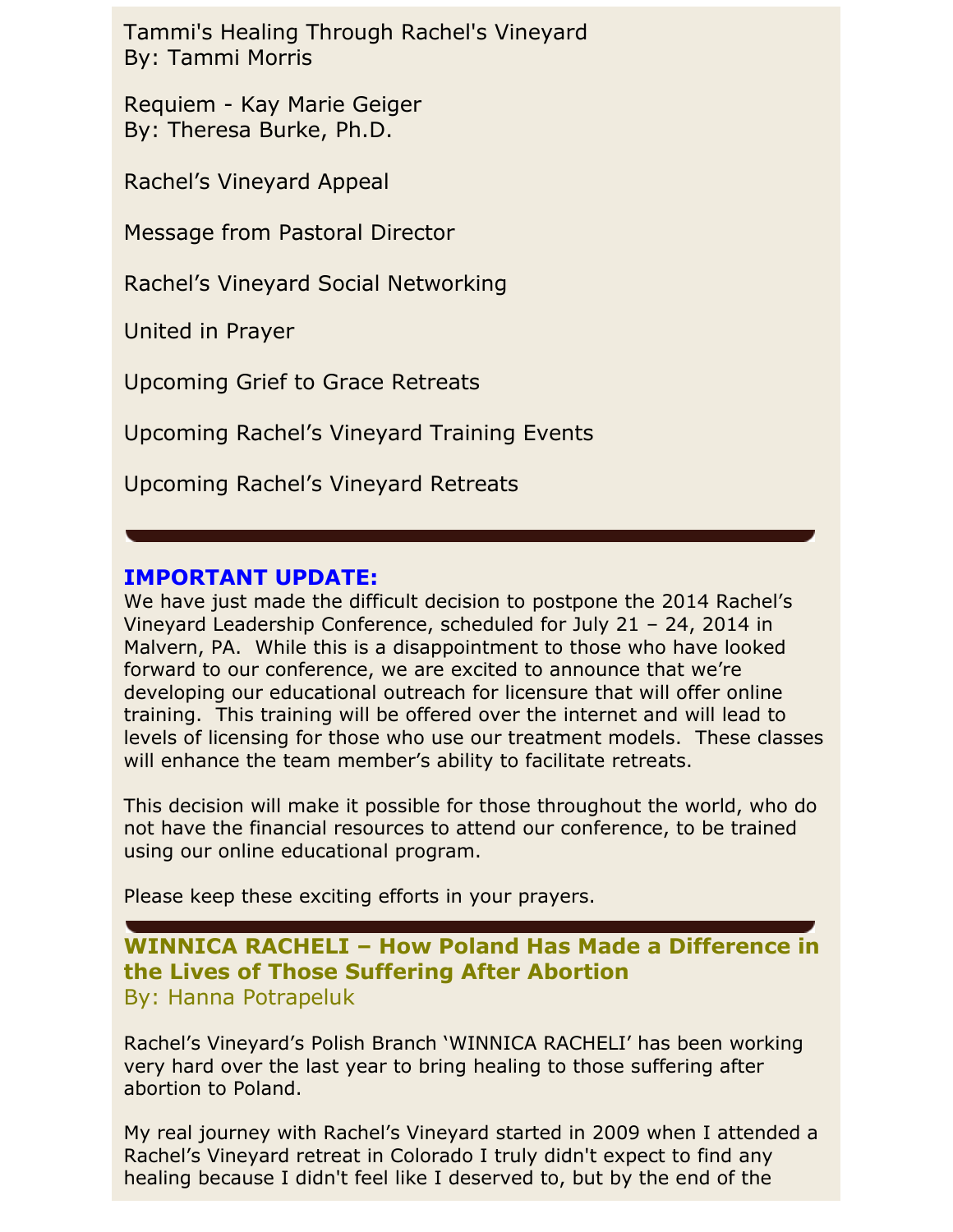weekend I found the same peace everyone else received and I saw it must have been from God. The retreat changed my life.

I waited a few years before reached out to Rachel's Vineyard again. When I did I sent an email to the Rachel's Vineyard National Office. I was elated when Theresa answered my email in my own language! It became clear that there was a great need to translate the Rachel's Vineyard Manual into the Polish language. So that is where my team and I began. It has been a long journey since that first correspondence and now we are beginning to see our labor come to fruition.

We recently took part in a Symposium on Forgiveness in Warsaw, Poland it was held on March 29th-30th.



The Warsaw Catholic University - Uniwersytet Kardynała Stefana Wyszyńskiego – invited Rachel's Vineyard to lead a debate on "How to help to forgive after an abortion". Rachel's Vineyard [RV] was not well known in Poland prior to this debate, but thanks to UKSW we are changing that.

The Symposium was organized by a well known psychology professor Maria Ryś. The event turned out to be the perfect place to introduce RV to clergy and professionals.

Having a bit of experience in catering I offered to sponsor one of the coffee breaks on the first day of the conference, according to the Polish proverb "the way to a man's heart is through his stomach." I started the preparations by painting fruit boxes the colors of grapes and spraying the RV logo in gold. I topped each box with a piece of glass to get a presentable surface for the 200 carrot cake muffins I would make.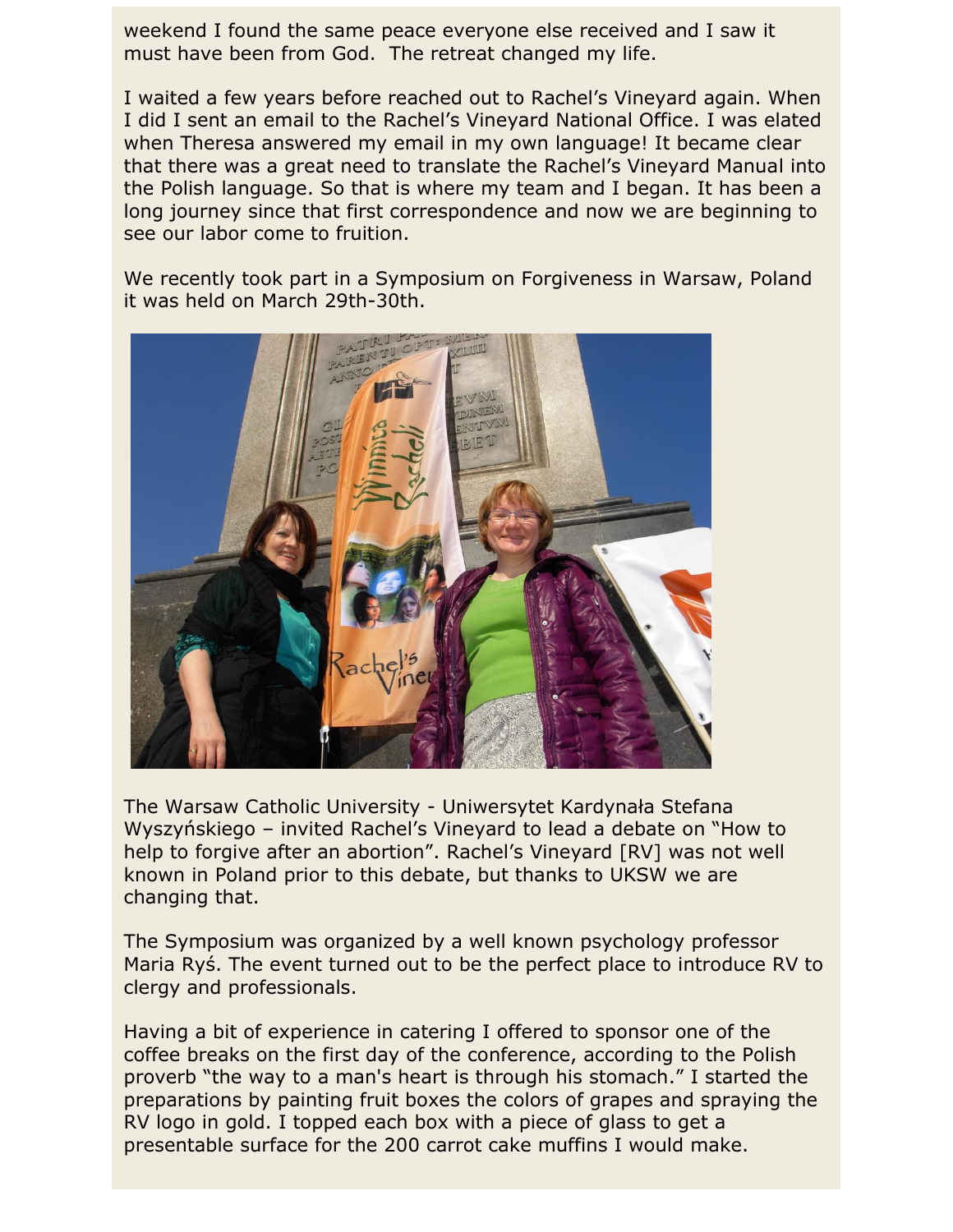

The number of people registering for the conference grew rapidly the day before, so I requested a favor from a student friend of mine. She later told me that she asked her 2 roommates for help with the cakes, they were happy to help saying that, "for the first time in our lives we got the satisfaction of helping a non-profit activity."

This was only the beginning of what would become a miraculous weekend.

Thanks to the generous sweet display we were all able to look beyond our differing political views. We had people coming up to us all day with a few even asking us for our recipes! Through this weekend it felt like we were invigorating the scattered and separate Polish Pro-Life scene into one body of people who are working to save lives.

We prepared carefully for the debate on 'forgiveness after an abortion' thanks to the material we received from Lairen from the national RV office and the counsel of our mentor Edie Guttierez of RV Colorado.

Each of us had 2 questions up our sleeves and a short presentation of how the problem is approached and dealt with on the retreat.

Ania, one of our team members, who was raised by the Sisters of Our Lady of Mercy, surprised a psychologist in the auditorium by presenting how the RV process is compatible with 'Jesus speaks with the soul in despair' in St. Faustina's Diary.

Gosia, a psychiatric nurse on our team, explained how the stone is helping the retreatants face their inability to forgive.

I asked what would they most like to know about RV and a man asked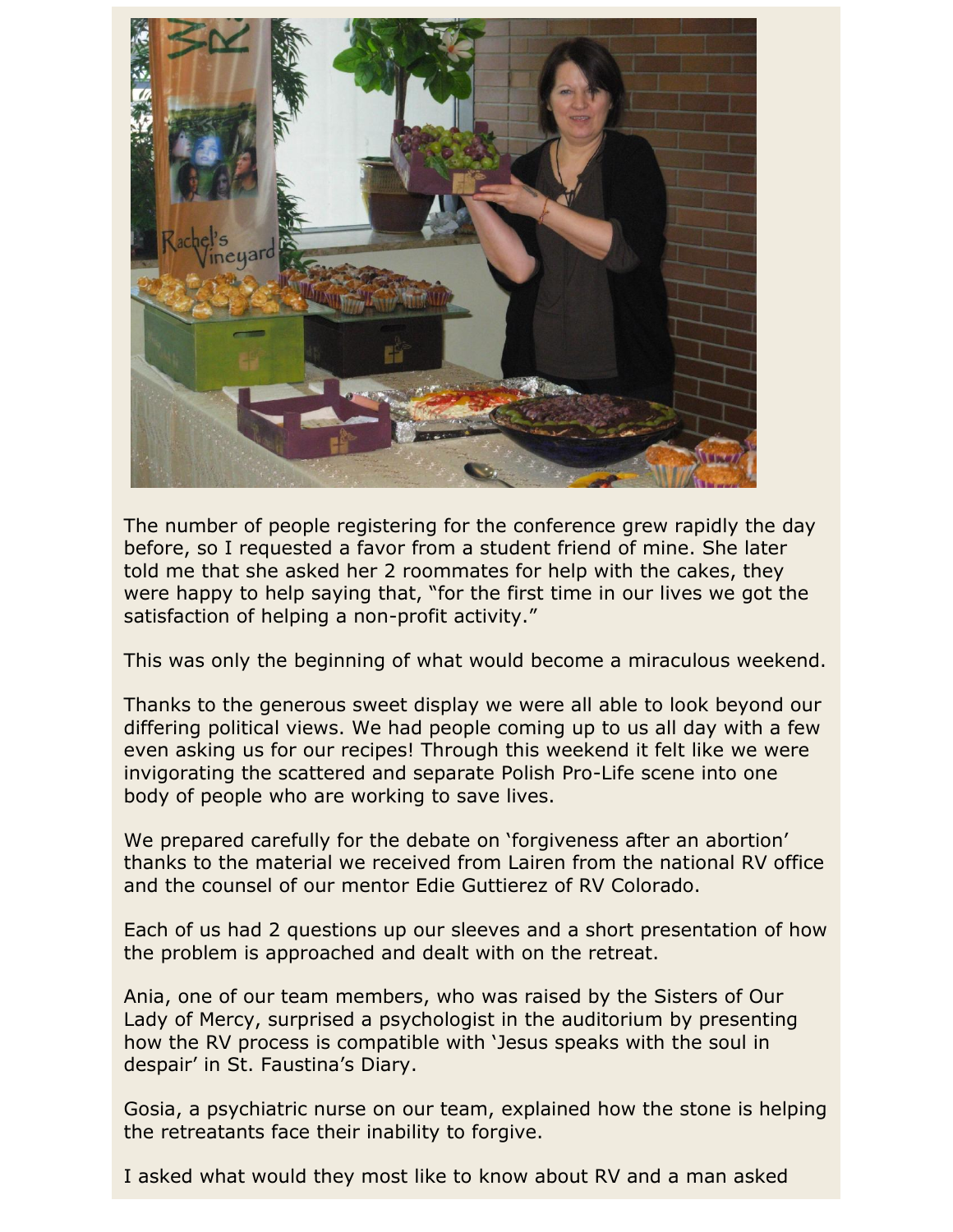whether we offer healing for men. Luckily the day before I read the [testimony](http://rachelsvineyard.org/PDF/Articles/PrisonBreak_KBurke.pdf) from Kevin Burke about the male retreatant in a Florida prison and I shared what I could remember. After the debate the man came up to us to register for our April retreat!

Another extraordinary moment was that a journalist from 'Gość Niedzielny', the #1 catholic magazine in Poland, came up to us and told us she had planned to attend another more popular debate at the same time, but changed her mind at the last minute and attended our debate. The result of her unexplainable change of plans was a photo session with us holding the RV flag. She also invited me to do an interview. I accepted and was interviewed by a journalist for her program 'Spirituality and Psychology' to present how RV can bring those suffering healing after abortion.

During the show I had the chance to talk about the history of RV and how long we have been in Poland.

She asked what kind of healing we're offering and I said we base what we do on faith that Jesus Christ has conquered death otherwise healing would not be possible; then I said RV is the fruit of a branch of psychology that combines faith and psychology and is widely accepted in the US. I added that the process leads through grief to truth, to reconciliation, peace and ends with joy and happiness.

They asked me to describe the life of a woman with a post-abortion syndrome, so I mentioned some of the symptoms women struggle with such as, depression, insomnia, substance abuse…etc… I added that everyone has a different sensitivity but to the men and women who have had an abortion even a bug which drowned in a sink or killing a fly can remind them of the abortion. Sometimes a newborn in the family or an adopted baby is a reminder to somebody who has been trying hard to forget the decision they made to have an abortion. The radio show aired just before our first retreat at the end of April.

The symposium was a part of the Week for Life here in Warsaw culminating on the 9th Annual March for Life. We couldn't miss this opportunity to attend the march!

Fr.Dominik Koperski, from the Warsaw Curia, who has been designated by Cardinal Nycz to care for the RV retreat yelled "join us!" when he saw us walking with the flag and distributing flyers and we gladly did.

Our initial unease of being in the spotlight melted away quickly and having a sense of God's hand over us in every detail strengthened our belief that RV is truly His work.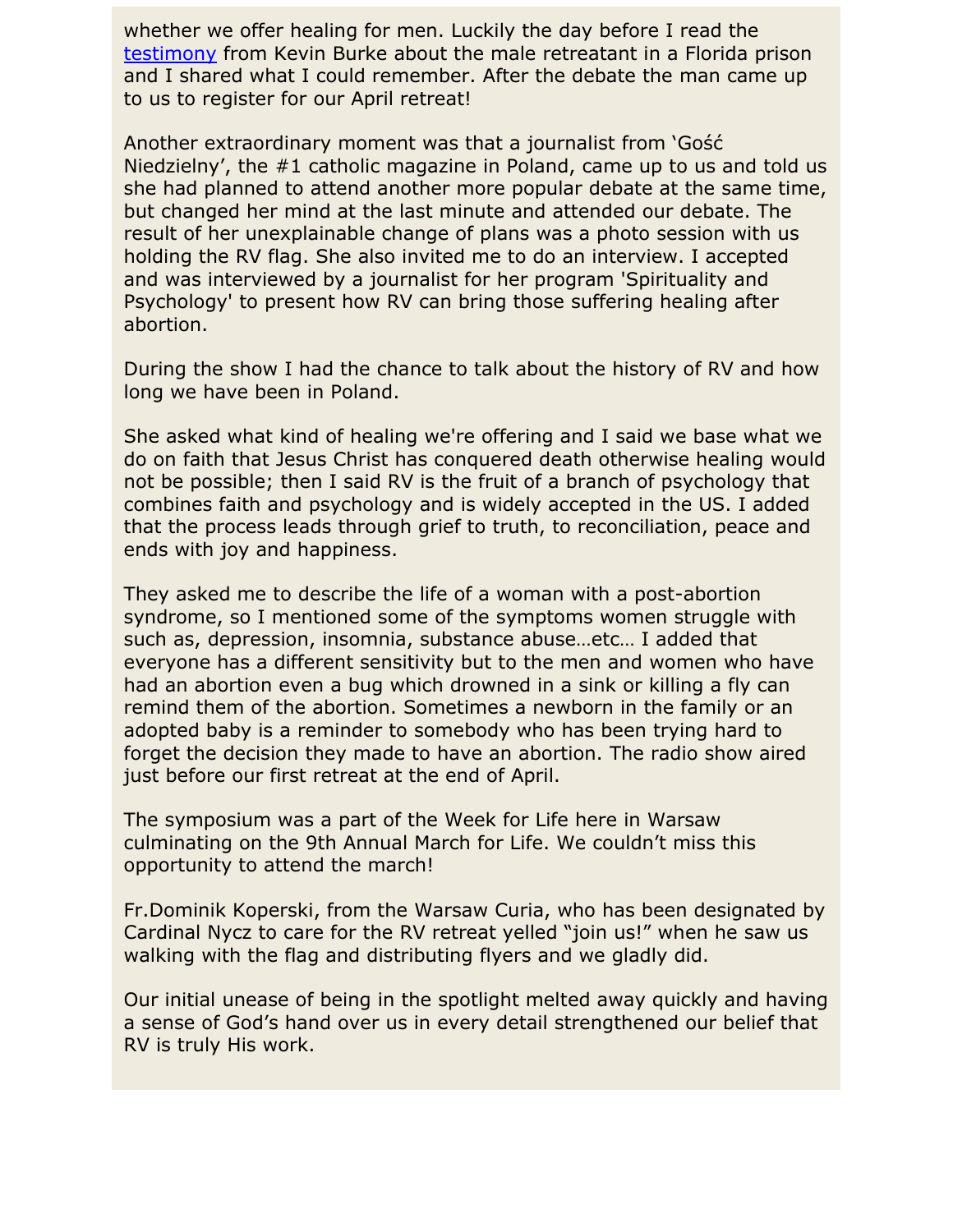

Thank you for supporting us as we embark on our journey through the Vineyard. Sincerely,

Winnica Racheli - Poland

"God does not prosper a man's business so he can move from a Ford to a Cadillac. God prospers a business so that 17,000 unreached peoples can be reached with the gospel. He prospers a business so that twelve percent of the world's population can move a step back from the precipice of starvation."

- John Piper.

# **Rachel's Vineyard Retreat Offers Healing for Women after Abortions**

By Joseph Ryan

*"Thus says the Lord: In Ramah is heard the sound of sobbing, bitter weeping!*

*Rachel mourns for her children, she refuses to be consoled for her children – they are no more!*

*Thus says the Lord: Cease your cries of weeping, hold back you tears! There is compensation for your labor…they shall return from the enemy's land. There is hope for your future…your children shall return to their own territory."*

*- Jeremiah: 31:15-17*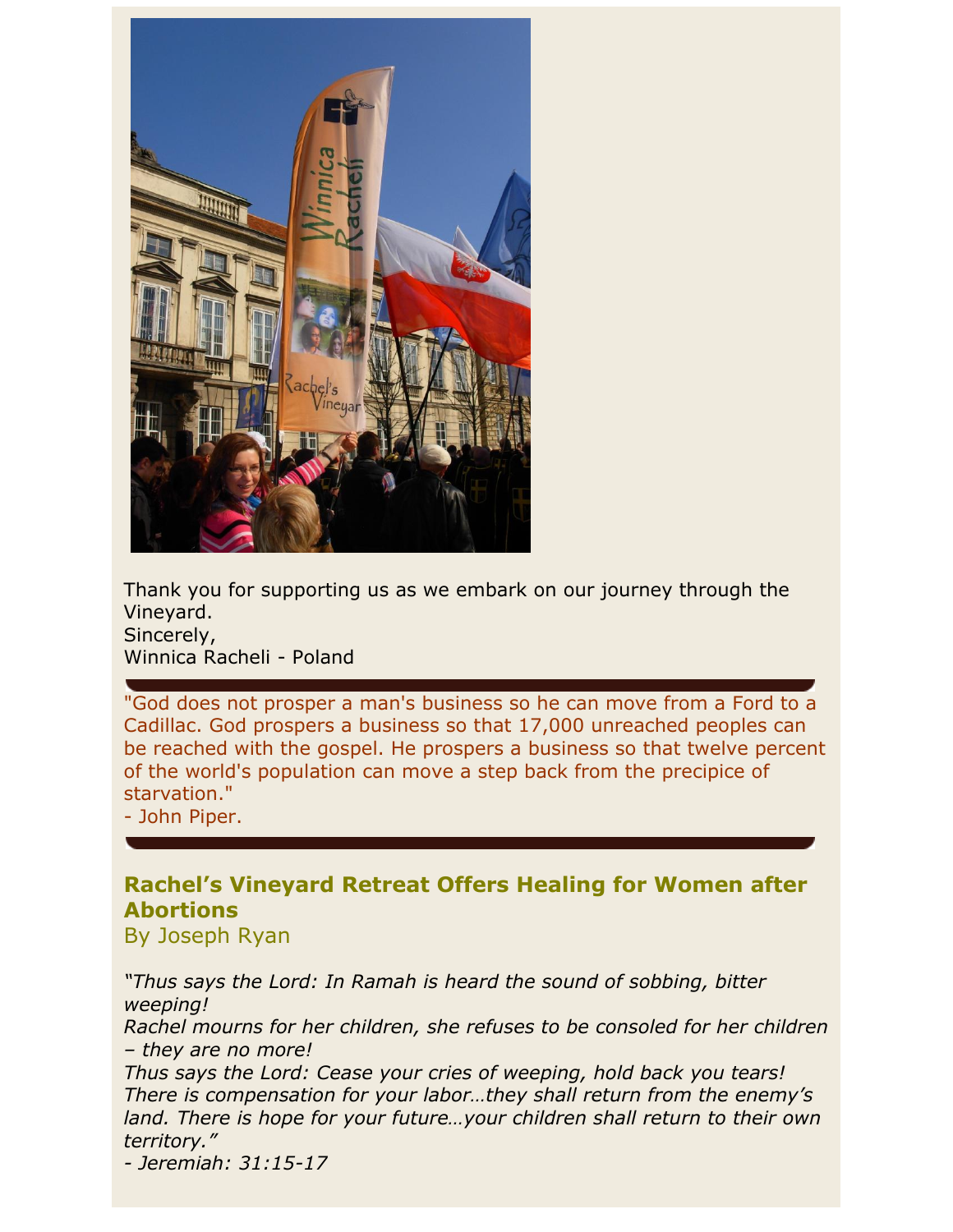Rachel's Vineyard is a weekend retreat program designed to help women come to terms with an abortion in their past.

The confidential retreats help in healing the emotional and spiritual wounds of women and men who have had or were involved in past abortions.

Nan Freeman, a parishioner at St. Ann's in Wilmington, DE, who leads a retreat team in the diocese, said recently that it is often decades later that post-abortive women begin to seek healing for their loss.

"They've never told anybody," Freeman said. The abortion, "hasn't been grieved. Sometimes, it's just having the courage to tell one other person," that can lead the woman who suffered the loss to get some help.

Freeman said that often the women who attend the retreats have already come to terms with God's forgiveness.

"People can come to terms with God forgiving them," Freeman said. "What's harder to come to terms with is them forgiving themselves. They have a sense of being forgiven but they haven't let go of the shame. The women who come on retreat carry a lot of shame about their abortion."

The "absolutely confidential" retreats, Freeman said, provide an environment where women can look at their shame that exists, give it to God and receive his mercy. "There is a renewed connection with the woman herself, with God and with the child she lost."

Mass, sacraments and exposition of the Blessed Sacrament are offered during the Catholic retreat.

Freeman, a certified Associate Counselor of Mental Health who also counsels families at St. Paul's Church in Wilmington, DE, said the retreat can help people who have pushed away painful emotions and face their anger and sadness, "to provide the opportunity for healing to come in."

Men, including those who were directly involved in an abortion, those who didn't participate and found out after the fact and those who want to know what their loved one is going through – can also participate in the Rachel's Vineyard retreats, Freeman said.

In addition to Freeman, the retreat team in the diocese includes Jackie Wilson, a parishioner at St. Helena's in Wilmington, DE; Sheila Dunne, from St. Patrick's Parish; and Paula LaPente, from St. Edmond's in Rehoboth, NJ.

The diocesan team for Rachel's Vineyard was revived last year after weekends led by a previous team ended several years ago. Fr. Ed Fahey, a diocesan health care Chaplin, is one of the priests who has assisted at the retreat, Freeman said.

Anyone who wants to be on the team has to attend the Rachel's Vineyard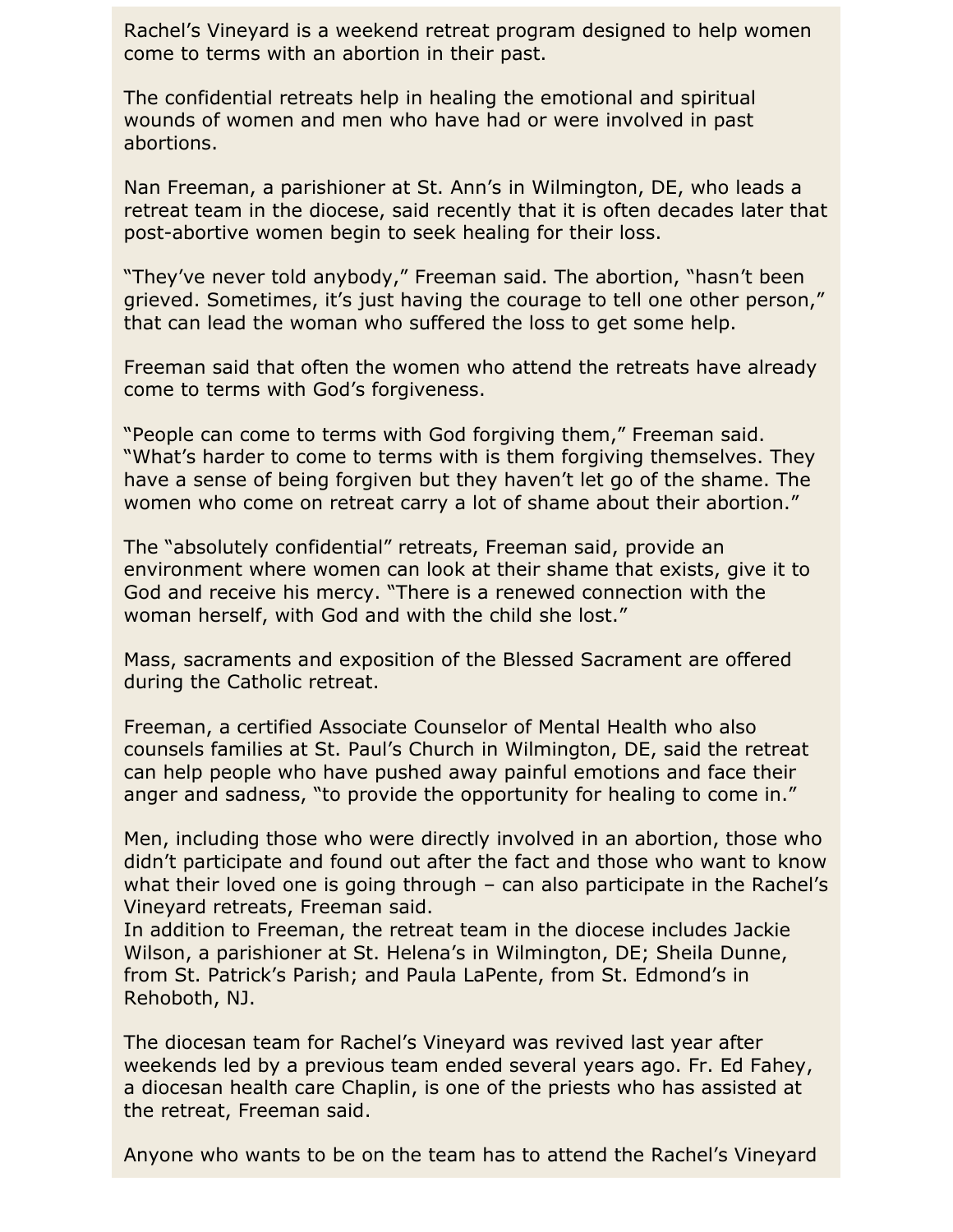retreat first.

Although not post-abortive, Freeman said, "we've all aborted something in our lives. I know what it's like to abandon myself to God's mercy."

She also understands, as the director of Birthright of Delaware in Wilmington, an organization that offers life-affirming support for women facing crises pregnancies, the "crisis" nature of unexpected pregnancies and how a woman's choice can be affected by pressure and desperation.

"I have a passion for bringing God's healing to men and women who have been impacted by abortion either directly or indirectly," Freeman said.

"I grew up in a pro-life family. My mom, especially, had a strong faith. Her testimony to pro-life was having seven kids. Pope John Paul II has been the most influential pope in the work that I do. He put such a value and dignity on each person," she said.

"Our call is to recognize that every human life has a purpose and mission, every human life, if God wills it, has a right to exist."

Rachel's Vineyard retreats reflect Freeman's passion "to evangelize right here where I am to people who are suffering from an abortion."

She said she once heard from a retreat participant that "the darkness that has always been with her" after an abortion "went away and it has stayed away."

## **\*\* This article was originally published by The Dialog. To read more from this publication go to** [www.thedialog.org](http://www.thedialog.org/) **\*\***

*[In the upcoming year there will be close to 1000 Rachel's Vineyard Retreats offered in many different locations throughout the world. We invite you to make contact with the coordinators of a retreat location near you. You can explore the availability of retreats by date or by location by going to* [www.RachelsVineyard.org](http://www.rachelsvineyard.org/)*. Be assured that you will find a compassionate, non-judgmental and welcoming staff to assist you in your journey toward healing. The retreats have an excellent track record of providing a pathway to discover God's help to transform your grief.]*

"Without the grammar of simplicity, the church loses the very conditions which make it possible to fish for God in the deep waters of his mystery." - Pope Francis July 2013.

# **Tammi's Healing through Rachel's Vineyard** By Tammi Morris

Last weekend I attended a Rachel's Vineyard retreat in South Central PA. If you are like me, you may have never heard of them before now. I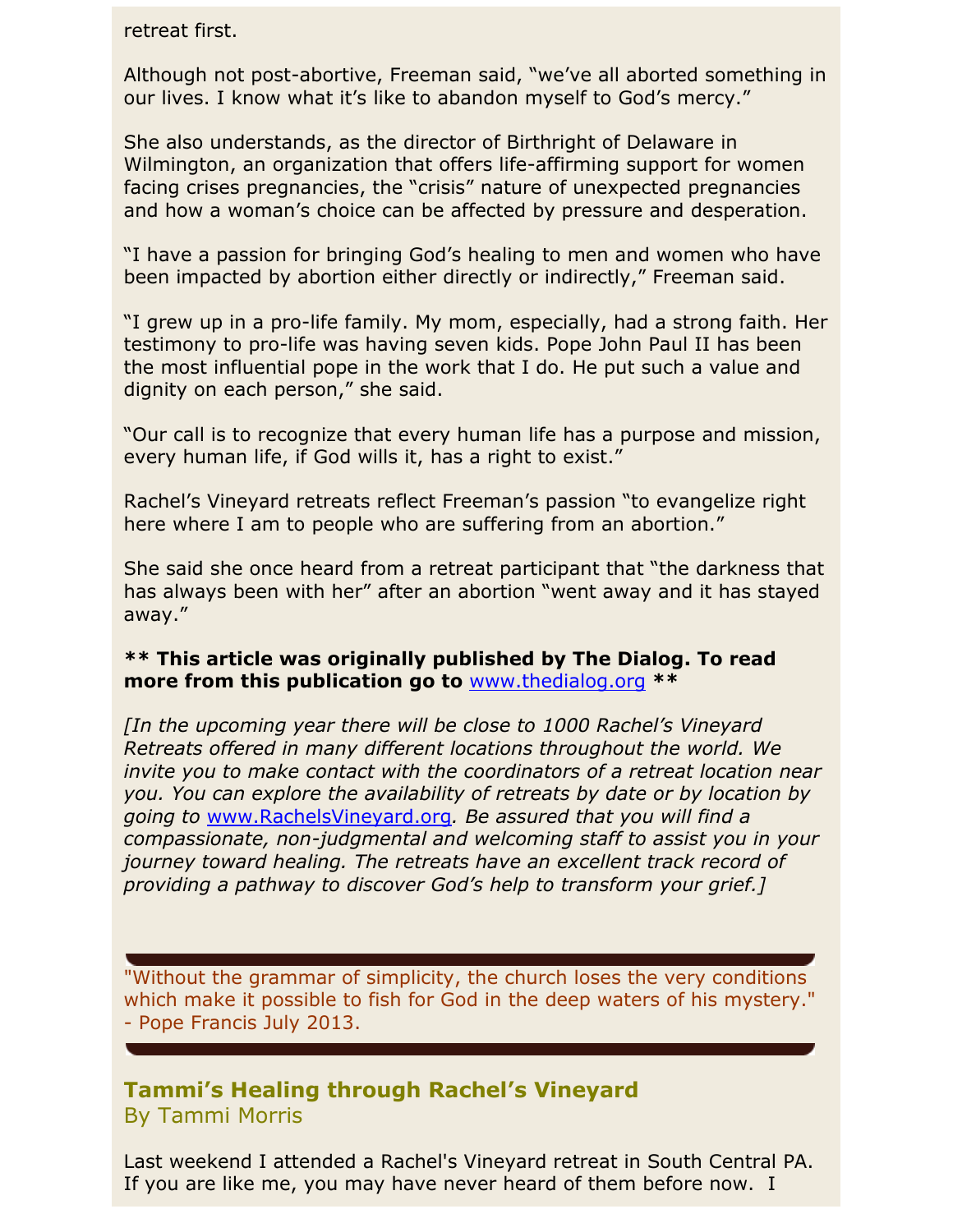didn't either until 2012 when a director from a local pregnancy center in York shared a RV brochure with me. I have to admit when it was given to me, I was angry. Furious to be more precise. I had just shared a snippet of my personal experience with abortions and next thing you know I'm getting these brochures in the mail. I was incensed that this woman would "assume" I needed one of these so called healing retreats, after only hearing a small portion of my story. Who did she think she was anyway?

Would I, a leader in a local ministry dare to go to such an event, and open up to complete strangers about such personal information? Emphatically No. However, I was speaking from pulpits, at retreats, and other such events and speaking openly about my personal story. Why would this make me so angry? It was obvious, that I wasn't as healed as I thought I was. I knew more work needed to be done, but I just wasn't sure I was willing or ready. I certainly wasn't going to go to one of these Rachel's Vineyard retreats, that was out of the question!

The truth is, God had been bringing these painful memories to the forefront for months and although angry and afraid, I was willing to obey Him. After all, God had proven over and over again that anything he asked me to do, was for my good and his glory. It was also during this time, I'd gotten an abnormal pap smear test back and my doctor wanted to explore for possible uterine cancer. It shook my theological Wheaties unlike anything before. It was commonly known that women who had abortion procedures were more likely to end up with cancer, infertility and a range of other health both mental and physical problems later on. I had also begun to remember forgotten abortions and it would take my breath away when another would surface. I began to question my ability to recall with any certainty, how many I actually had. It was traumatic and in a way I felt as if I deserved to suffer from my choices, forever!

But God would change all of that. After an exploratory procedure and further blood work it was discovered I did not have cancer. What a relief. But it did nothing to sooth my battered soul that was haunted with the reality of my choices. One day while driving to a retreat center in Halifax PA to speak, I distinctly heard the voice of the Lord tell me to name my children. This caused almost a sudden panic and nauseousness within me. Here I was on my way to share the goodness and redemptive plan of God, expressed through my personal life story with 60 or so women, and now I had to recall every abortion and then name these children? I didn't think I could do it. I would find out shortly why not. It occurred to me that I believed I was NOT allowed to grieve my unborn dead children, because I was the one who murdered them. Through a series of scriptures and time with God, I realized this was not true. I indeed needed to grieve them and claim them as my own. So with only a couple of hours before I was to speak, I started to write the year of their conception in my Iphone. Then as time went on, almost in a frantic state I began to name them. I wish I could say this was a soothing experience. It was anything but that. I had no idea why God wanted me to do this before I started speaking but he did. It was down to the wire and I was an emotional wreck.

I named them, or at least the ones I could remember. But something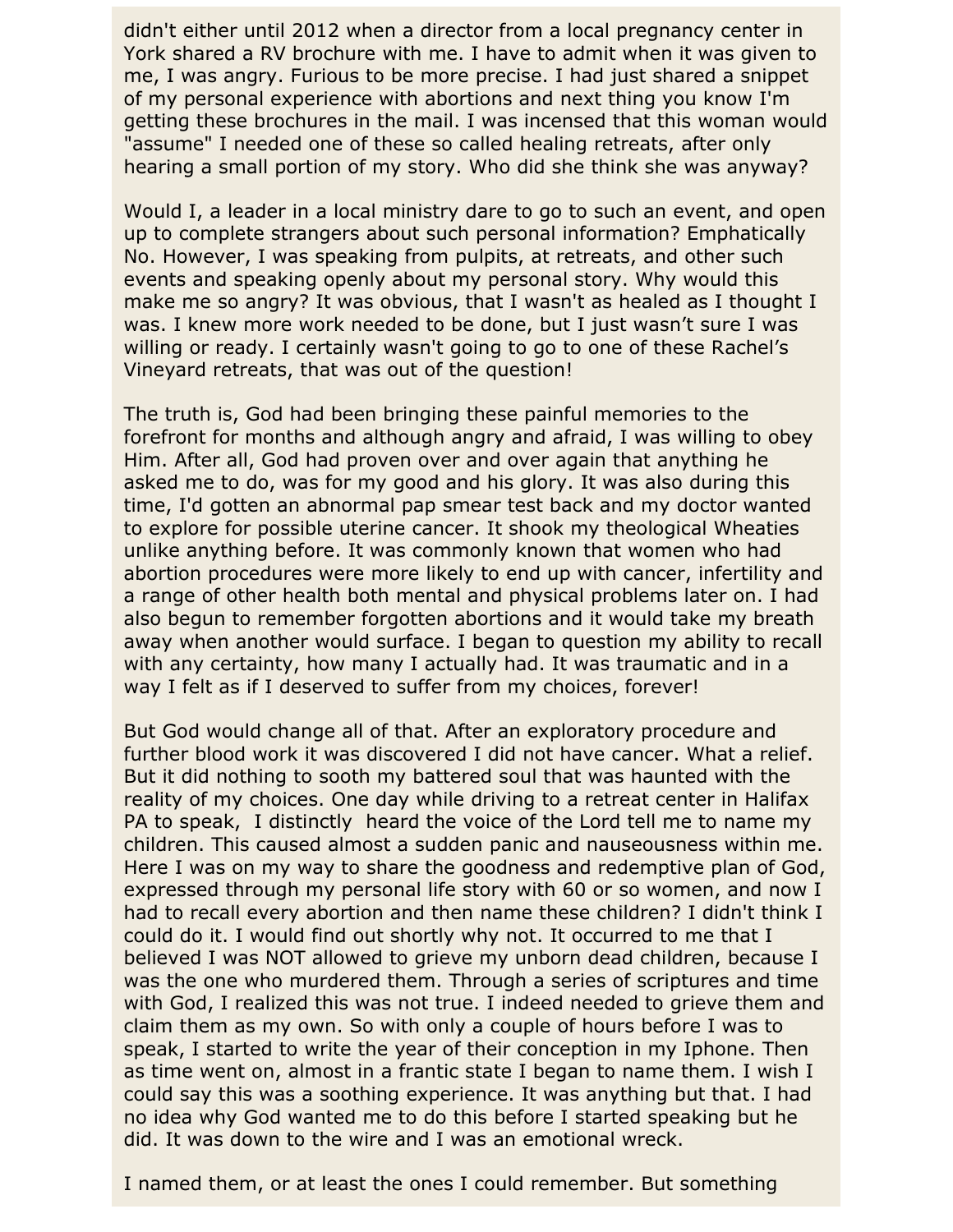within me said "that's not all of them!" I had to proceed with only a hour before my time at the pulpit, I needed to pull myself together. I did. I prayed, I consulted my notes. I prayed some more, ran to the dollar store and bought some cheap Mardi' Gras type beads, one necklace for every woman and I headed to the meeting room, with bated breath wondering what God would do.

I spoke (with permission ahead of time) for almost 2 hours. The beads, were to remind each woman who chose to take one what God had done for them during that meeting, the names were for me to speak out loud as a closing piece for my talk and I would end up praying and listening to many of the women there for hours and hours into the morning hours. Some friendships came out of that time, some that are dear to me today!

Not very long after the retreat I began to notice a little boy at the daycare our youngest Caleb attended. He was so cute, dark hair, big deep brown eyes and for a reason unknown to me, just couldn't take my eyes off him whenever I saw him. I also felt very sad and just couldn't pinpoint why. This went on for a couple of months, until one day I finally understood. A young woman walked into the daycare as I walked out. Seeing her with "this little boy" knocked" the wind right out of me. She is the sister of an ex-boyfriend of mine. One who got me pregnant and told me in no uncertain terms, it's me or the baby, you cannot have both. The little boy looked like him! Maybe even looked like our little boy would've, had I not aborted him! It took everything I had but I made small talk and then exited the building. I sat in my vehicle and tried to catch my breath, mind reeling and heart racing. I thought for the first time ever " Is this what our child would've looked like?" - I began to cry the most bitter tears, the most broken tears. For the next several weeks, if I saw her pull in before I did, I'd wait in my vehicle with Caleb, in an attempt to avoid making contact. It didn't always work.

The one day it was "field trip day" for Caleb's class. It was apple and pumpkin picking season and we were so excited. We arrived at the childcare center and made our way to the back of the building where we were to line up and wait for the bus that would transport us to the farm. As soon as I turned the corner... I saw this little boy latched onto the thigh of ....... His Grandmother. This was the mother of my ex-boyfriend and she was the one who took me to the abortion clinic to have our child extinguished. She did not see me, and I turned around right away, grabbing Caleb's little arm and walking away as fast as I could. I would've run, but I knew too many people at this place and it would draw attention to me. I told little Caleb we would drive and meet them there. I'd convinced myself that I need the drive time to pray, gather my thoughts, reign in my emotions and then I'd be fine to face her for the first time in almost 20 years. I got my phone based GPS set and started to drive. Somehow I put in the wrong location and ended up 10 minutes east of the farm. I ended up at Long Level past Wrightsville PA. When I realized what I had done, I made a UTURN in a panic and sped back to the location. I was so worried we'd miss the tractor and my poor lil bubby would suffer because of me being a coward. We arrived at the farm only to find the tractor had already loaded up and was out of reach to run too. Caleb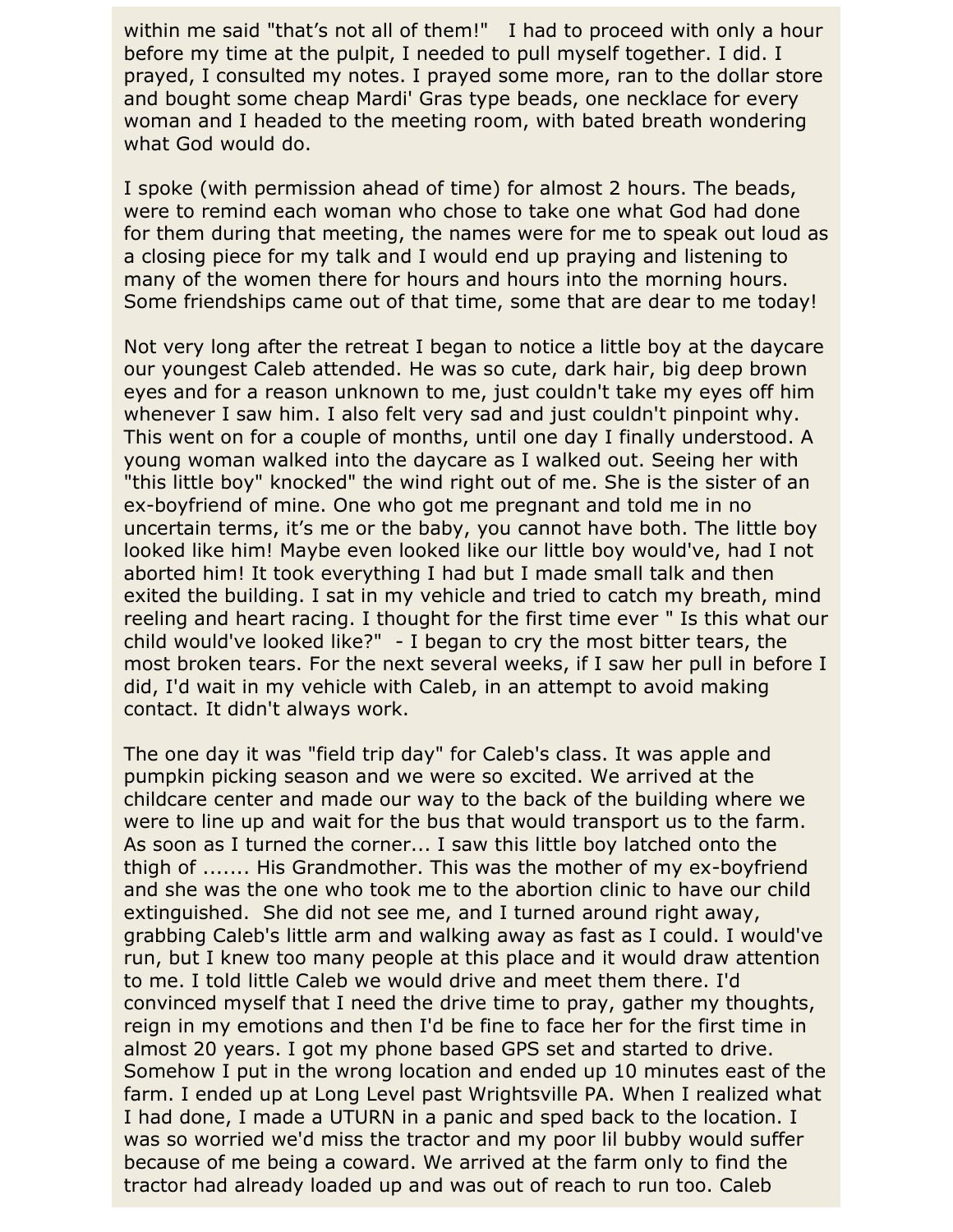began to cry and all I could say was I am so sorry; I'll make it up to you! We got back in our vehicle and I began to weep and hit the steering wheel in total frustration. I called the childcare center and told them what happened and they let me bring him back, so I could go to work. I cried out to God to help me, because I was broken over this and I just couldn't put myself back together. I felt like an absolute failure. My emotional reaction was definitely over the top and I knew it. As I wiped the snot from my face and tried to regain my composure, I got a phone call from a friend Sarah. She told me she and her daughter, one of Caleb's friends was going to Raab's farm the very next day for pumpkin and apple picking and would we like to join them. Such a God moment! It was salve for my soul! He knew what would happen and he'd prepared for it, for both Caleb and I!

So we did go the next day and had an awesome time.

I did end up seeing my ex's mother at the childcare center many times, and the first time was uncomfortable, but before we met face to face something wonderful happened. I'd prayed and asked God that our first face to face be perfectly ordained by him and that I would have the peace and joy of him when I did. One day I pulled into a spot at the center and was drawn to a van to the right of me. I got Caleb out on the right side and quickly glanced at this "vehicle".. on the back seat lay a church bulletin from a local church and a bible. This was a church that I had not yet spoken at for the ministry I worked for at the time and at first I didn't think anything, until I took several steps towards the door. I heard the Spirit of the Lord say "this is her vehicle, she follows me!" -I gasped in disbelief and joy, thinking she wasn't a believer when she took me for the abortion. Thank you God, we have common ground. I'm ready to see her"!" A few minutes later after dropping Caleb off to his class/or picking him up don't recall, I ran into her! It was a brief reunion, a hug and kind words were exchanged. It was enough! Every time thereafter I saw her, I couldn't help but wonder if she was "healed" from this awful time. I wondered if she missed the first grandchild, that her son and I aborted. I began to pray for her and for her heart. To this day we haven't spoken beyond the niceties, I am willing, when and if the Lord leads.

Around this same time and over the next 12 months or so, my friends in ministry kept telling me of a woman they were convinced I needed to meet. They told me she ran Rachel's Vineyard on the east coast, and that was enough for me to avoid her at all costs. I should add that I was in the same room with her at a pregnancy center banquet one evening, where I first saw the LIFE BALLET, and by the time this event was over, the last thing I wanted to do was take the chance that this woman who was trained and skilled to help post abortive mothers, meet me! I was raw with emotion from the ballet that depicted the journey of conception, abortion and healing. It just so happens the same woman who gave me the RV brochure also invited me to this Life Ballet. I hesitantly decided to go, knowing I was being lead by the spirit of God.

So at the ballet, I sat at a table with a bunch of people who thought I was the "bees knees" and spoke about post abortive woman, in a way that cut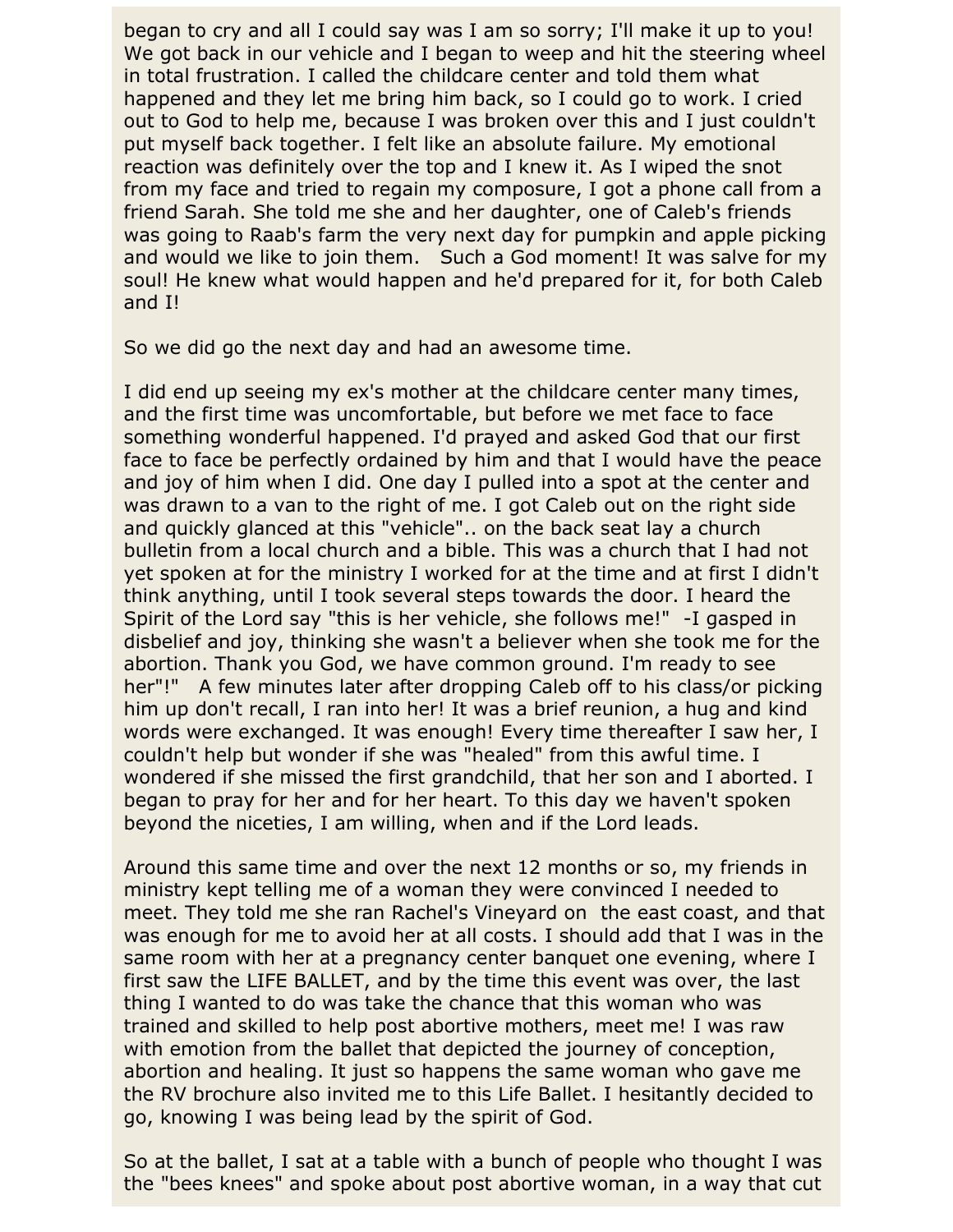right through me. They weren't speaking ill of them at all, but they were talking "shop" and often included me in the conversation, since I was a ministry leader. I guess it never occurred to them that I might be one of "those" women! Why would it? I certainly didn't look post abortive.. or did I?

Well in the Spring of 2013, one of my volunteers handed me a scrap piece of paper and told me to call this person about setting up a "mentoring group" from their church. This woman that I had been avoiding was in black and white on the piece of paper, along with her phone number. Little did I know her boss gave her a piece of paper too, with my information? We both knew it was time to meet. Although I am sure she wasn't avoiding me! I called her. Left a message and boy was I glad she didn't answer! I was very businesslike, but honestly I felt like I was gonna cry. I was calling about helping homeless mothers and children not about my abortions, but in my spirit I knew God had just put the two pieces of a puzzle together and avoid no more could I!

It wasn't very long until we met at the Central Family Restaurant and as soon as I saw Joy, I knew in my spirit, we would become fast friends. With the Holy Spirit, these things are evident, easily! We both talked and talked and talked and shared our stories. We spoke very little of the ministry and her churches needs... we skimmed it sure for good measure, but the time was spent connecting! She mentioned Rachel's Vineyard, but did so in a way that would invite me to attend as a MINISTRY LEADER, like other mutual friends of ours did. I knew that was her angle, but I also knew she meant it FOR ME! This time it didn't make me angry, it scared me! She dropped the topic quickly, but the seed was planted. I would later find out she is affectionately nick-named the "Hound of Heaven" - This beautiful short 5'2 (maybe) dark haired, big personality, beautiful woman knew what brokenness looked like and it was all over my face!

Our relationship would develop over the next 9 months or so and then October of 2013, she came right out and asked me if I would come to a retreat. I agreed and the next one was in November 2013. I didn't end up going to that one, as I got laid off from my job in ministry and so we agreed to postpone it until the dust settled. I would attend the March 2014 retreat!

March 28, 2014 came before I knew it!!! The days prior too were chocked full of anticipation and excitement, fear and eagerness. What happened during that weekend I will never forget. The staff and the other retreatants were all amazing people. The format and exercises, scriptures and events were perfect. I'd never seen anything quite like it and doubt I will again. I'd love to go into specific detail about the retreat but I don't want to deter from anyone's experience who may consider going. I will say this, it was safe, loving, practical experience that left me exhausted and healed. We did some heart-wrenching work, but we did it with the help of trained and licensed professionals, clergy and lay persons. Everything was planned and I didn't have to worry about anything except remembering a simple code to unlock the door to my room!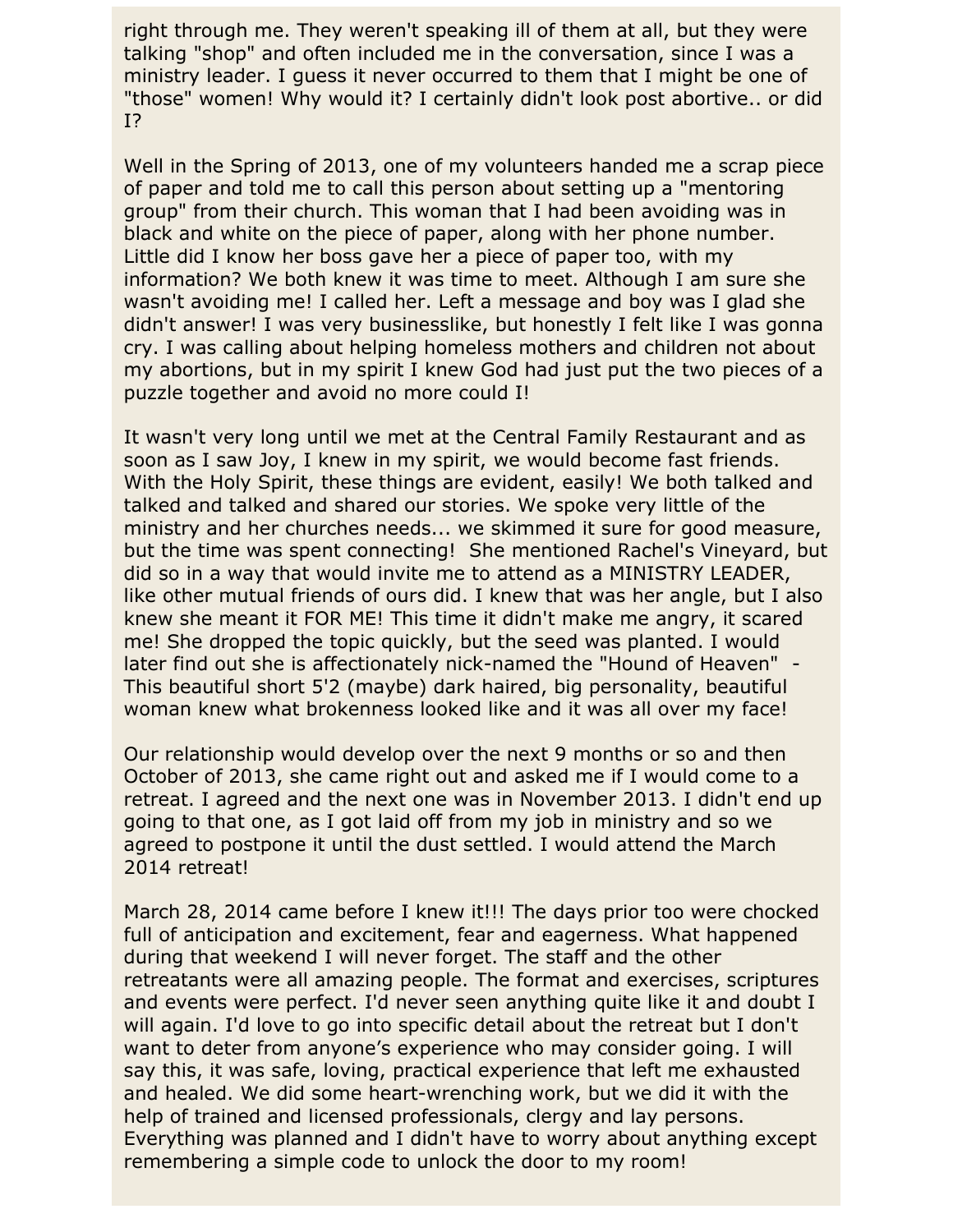It's been one week since I attended the retreat and I can say with certainty, that I am no longer bound by my own shame. In John 8, the story of the woman caught in the act of adultery was told. The people wanted to stone her, as was the law of the day, Jesus could've condemned her but He did not! He told her "Neither do I condemn you, go and sin no more" - For me the Rachel's Vineyard retreat wasn't about NOT HAVING ANYMORE ABORTIONS... I'd stopped that over 9 years ago. It was about Throwing Down the Stone, I'd Stoned Myself with for years!

What a gift this experience was too me, one I'll never forget! Thank you to all the workers and adoration crew for making this a place of being set free and healed!

My name is Tammi and I am the Mother of 11 children!



*[Tammi Morris is a seasoned and powerful speaker. She has experience in retreat, conference, banquets, fundraising events and Sunday morning pulpit assignments. If you'd like to consider Tammi for your event, please visit her website at [www.tammimorrisministries.com](http://www.tammimorrisministries.com/) or email her at [tammit1972@gmail.com](mailto:tammit1972@gmail.com) for more information.]*

"Christ was in an agony at prayer (Luke 22: 44). Many when they pray are rather in lethargy, than in an agony. When they are about the world they are all fire; when they are at prayer, they are all Ice." - Thomas Watson

## **Requiem – Kay Marie Geiger** By: Theresa Burke, Ph.D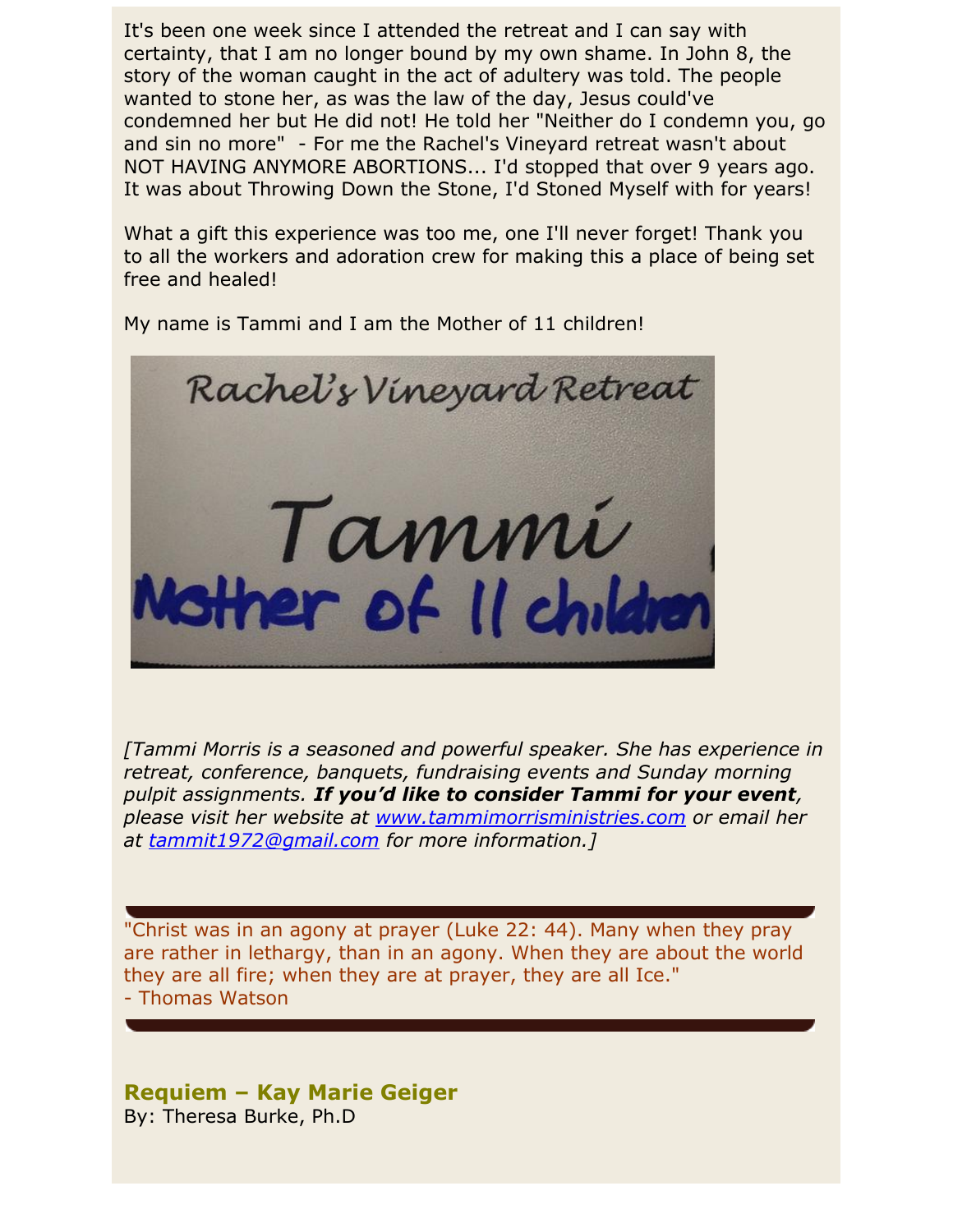

Requiem for a beautiful Mother. A mother who never had the experience of conceiving a child but she certainly had hundreds of beautiful souls she mothered and nurtured into new lives by her many years of work in Rachel's Vineyard. The ministry was her life – and all the people in it were in truth "her family." A more doting and attentive ministry mother would be hard to find.

Kay Marie considered me like a daughter – and a mentor! She always let me know how much she loved and appreciated me as a "daughter" and the work I was trying to spread. She was there from the beginning of the retreats encouraging me and consoling me through much ministry opposition and trials.

Kay Marie spent her life working and traveling all over the world with the Red Cross. She always had a missionary spirit! She married Joe Geiger late in life and together they gave birth to the ministry of Rachel's Vineyard in Richmond Virginia after traveling up to Philadelphia and serving on many retreats. We both sat in awe at what God was capable of doing during those early retreats, and I shared many special moments with Kay where the Lord was clearly directing our steps and so was Mother Teresa's intercession! I have shared these awesome stories during Rachel's Vineyard leadership conferences.

Kay Marie was with me when I suffered a miscarriage during a four day state wide clinical training in Virginia. She knew my heart was breaking and she consoled me as only a mother could. I remember her asking if she could see the baby, because she had never been pregnant and wanted to share my loss with me. I will never forget her love and desire to understand and connect with my pain in a way that was so tangible and real.

She brought the same compassion and tangible presence of Christ into her own ministry.

When her beloved husband Joe died shortly after the leadership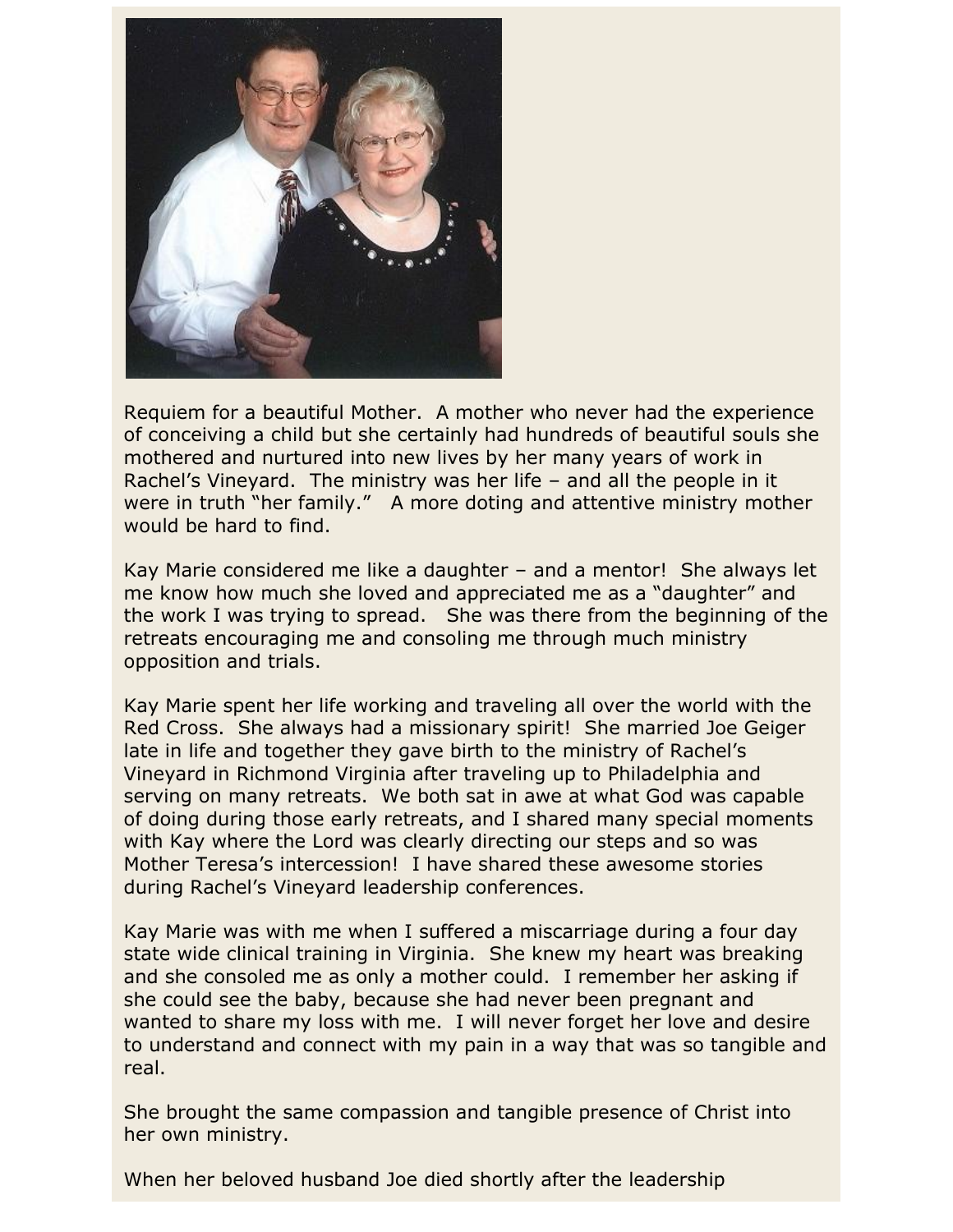Conference in 2011, she asked me to come to the funeral – and stay with her…. That sacred private room of grief reserved for families that had endured laughter and pain together. It was not easy to get me there, as I was in the height of suffering a systemic relapse into Reflex Sympathetic Dystrophy… but the Rachel's Vineyard family helped deliver me to her doorsteps and then up the steps. Despite my physical weakness, I had the spiritual strength she needed to lean on and I was honored to be there, despite my pretty awful condition.

7 months later, I needed her strength and she came up to Pennsylvania to care for me after I had a second surgery to remove the hardware making it possible for me to recover and walk. She stayed with my mom, Katie and I the first week while I slept as they discussed being widows…. and then the two of us went to the Lake house where she helped me with everything needed. My needs were rather intense! We left no conversational stone unturned as we did life reviews, discussed ministry issues, church trauma, and times of suffering… struggling to understand why we must endure these crosses of loss. Her grief over Joe's death made us a tearful pair, but then laughing at the absurdity of it and clinging to a faith that promises meaning when it's all over. Kay had that faith and she also had a heart for everyone's pain.

I got the call from Kay Marie while I was running a Grief to Grace retreat in London last November. "Theresa, I have cancer. I'm gonna fight this so I need your prayers."

Kay Marie's burden was lifted by a sense of companionship. The Rachel's Vineyard team and many alumni NEVER LEFT HER SIDE! They sat watch for days at the hospital and bonded together even tighter than ever as they camped out sharing stories and so much love for each other.

At the wake there was testimony after testimony of tearful recollections of the moment God broke through the roughest denial and hardness during retreats to completely change lives! Each person had dramatic stories of conversion; they each said that God had used Kay Marie to show Himself through her. They were all grieving a beautiful mother they had lost, but all determined to carry on her legacy with the ministry in Richmond and follow her example of service and the love of Christ she had witnessed to them.

**So when we pray for the miracle of healing, and God answers them with death, it is through the doorways of suffering and grief that God is opening up even more ways of fellowship with His Son. He came to Kay Marie with the grip of the pierced hand of His Son. It was an epiphany for her when she realized the potential for her vocation as a mother for those who needed guidance and hope as they grieved their empty wombs. Kay Marie poured herself and all her resources into serving others in a way that would reveal Christ. She did that for me and everyone who came across her path. The good news is that I gave her marching orders for when she arrived in heaven. Everyone knows that Kay Marie was organizer and strategizer extraordinaire…. So she had a**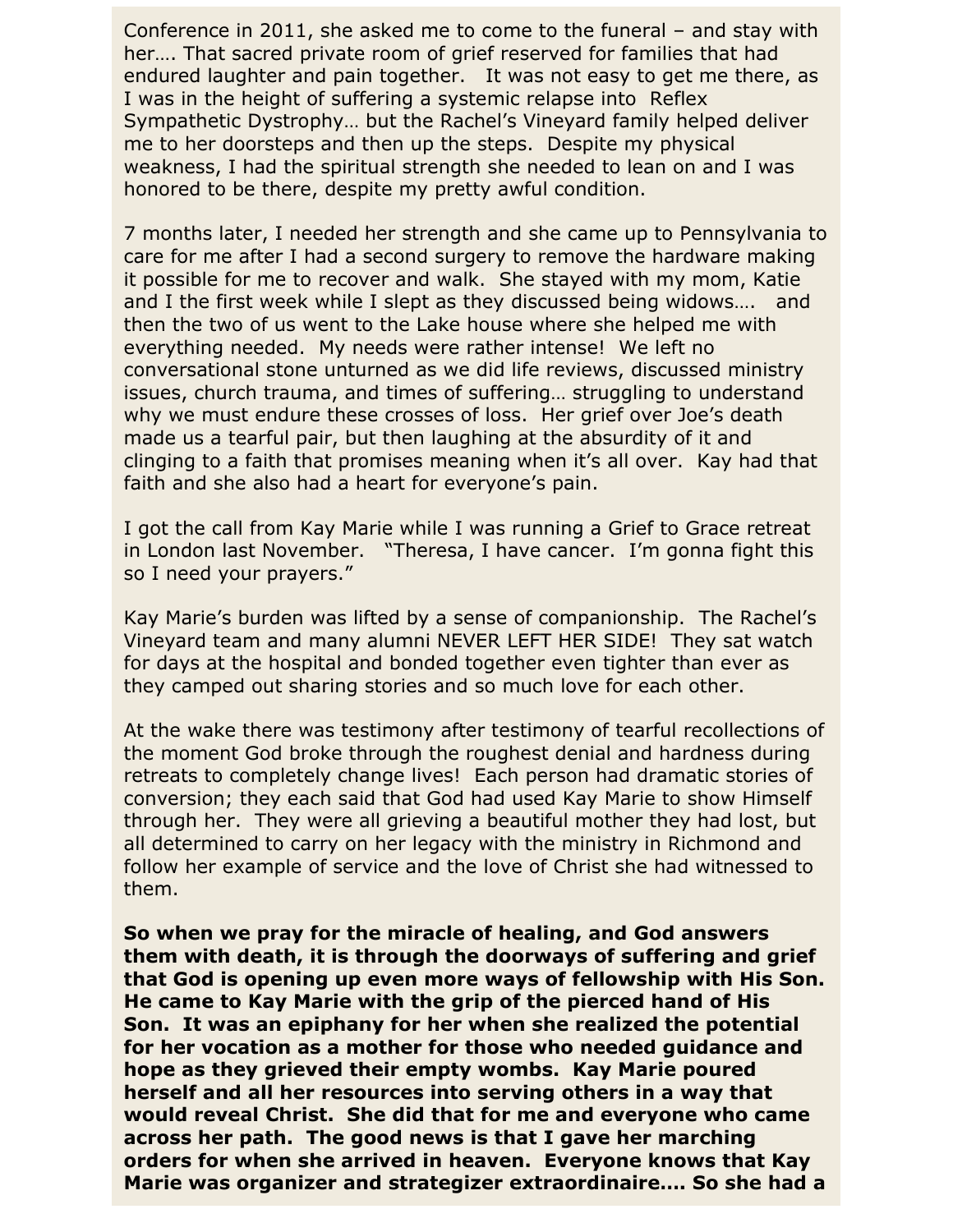**whole bunch of souls to gather when she gets to heaven and deploy into action. I think we can anticipate many more exciting adventures from on high – because if someone can gather so many people around them in death, I can't imagine what she will be capable of doing in the afterlife! And with Joe back at her side…. Well let's just say we expect many miracles!!!!** 

### **Thoughts from Rachel's Vineyard Team Members**

"May Our Lord comfort precious Kay Marie's family at this time. May they be comforted in the Mantle of our Blessed Mother. May Kay Marie, such a good and faithful servant, joyfully praise God as she is welcomed into the joys of eternal life. God bless all of you,

- Love, Donna Agustine, Rachel's Vineyard Florida"

"I can't help but think of the reception of children that awaits the Vineyard workers. Children who are grateful that they were reunited with their mothers and fathers during our retreats.

May her family be comforted. RIP, Kay Marie.

- Mike Stack, Rachel's Vineyard Detriot, MI"

"I instantly saw the meeting the children meditation they will have surrounded her! Blessed Tridium all!

-Joy Crimmins Rachel's Vineyard York, PA"

"Praying for Kay Marie and her family, and the grieving RV family at large.

May her beautiful soul rest in peace with our dear Lord.

-Anne Arthur, Rachel's Vineyard Germany

"May Our Lord , Mary , and all the babies that were honored and recognized in the retreats that kay Marie was part of it... open the gates of Heaven and receive her with lots of hugs , smiles and endless love.

- Eugenia Hadley, Rachel's Vineyard DC Metro Area

"Kay Marie was a beautiful lady. I met her at the 2011 Leadership Conference and warmed to her immensely. I'll pray for her family and friends and all those whose lives were touched by her kindness and love.

- Anne Neville – Rachel's Vineyard, Melbourne, Australia

"Will pray for her soul and her family at this sad time.

- Pam Richard, Rachel's Vineyard New Orleans, La."

"I met her once at a leadership conference and I think that our heritage of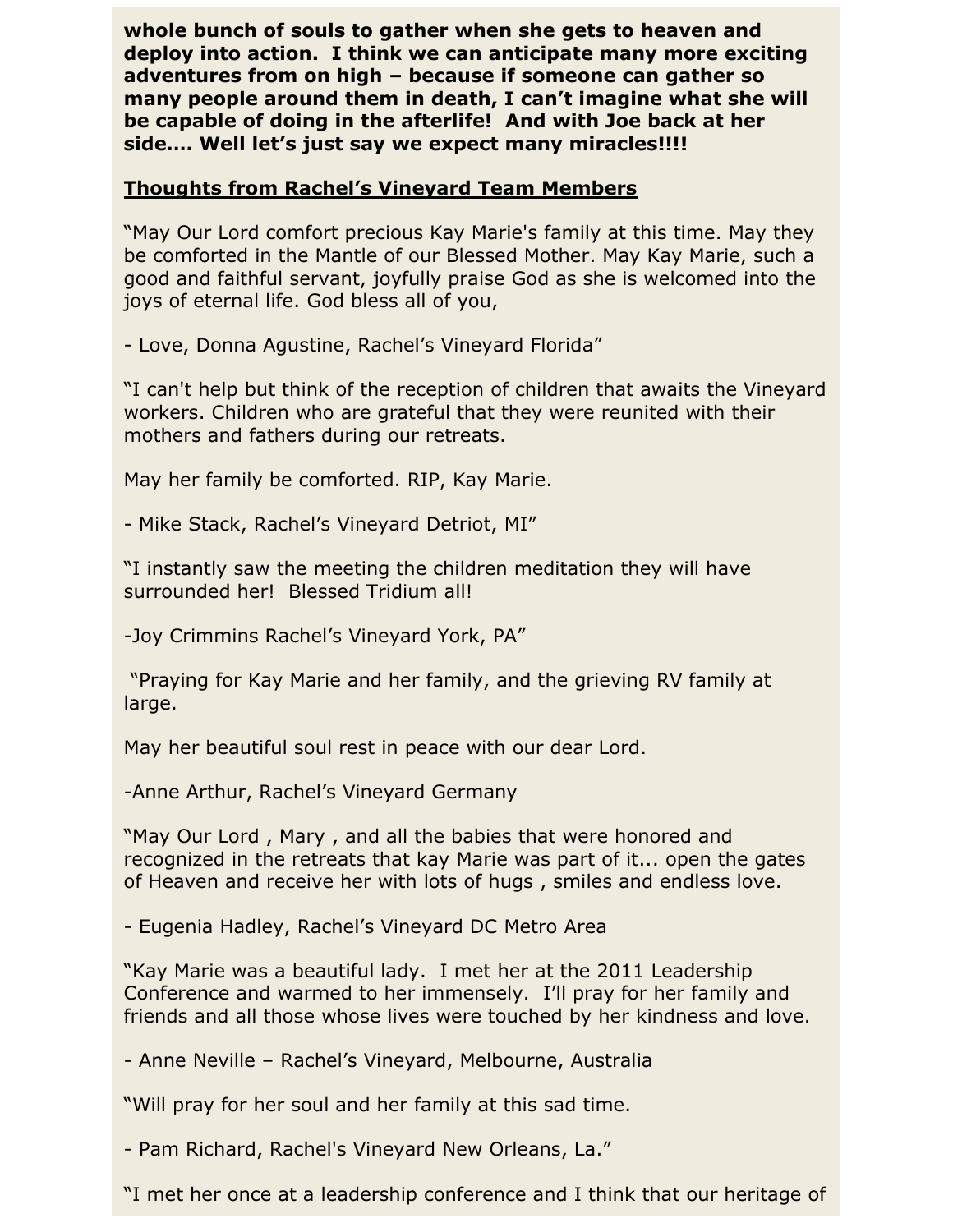a couple leading a site comes from the Geiger's. Such a gracious lady! Her family & friends are in our prayers. We have our retreat (last weekend) debrief meeting tonight & will pray there as well.

- Lynda - Rachel's Vineyard Ottawa Canada"

"May God comfort them in their grief and sorrow? May she rest in eternal peace and light.

- Rose Boon, Rachel's Vineyard **Singapore** 

"On the death of a friend, we should consider that the fates through confidence have devolved on us the task of a double living, that we have henceforth to fulfill the promise of our friend's life also, in our own, to the world."

― Henry David Thoreau

# **Rachel's Vineyard Appeal**

Mother's day is coming up, while this day usually brings smiles, memories, flowers and love. It is also one of the hardest days for post abortive women. Please consider donating to Rachel's Vineyard today, you can help make it possible for a woman grieving to meet her child during a Rachel's Vineyard retreat.

Rachel's Vineyard Ministries is a non-profit organization. We are able to minister to those hurting after abortion through your contributions and prayers.

Here's how to make a donation: Online: [www.RachelsVineyard.org/donate](http://www.rachelsvineyard.org/donate) By Phone: 610-354-0555 By Mail: P.O. Box 140130 Staten Island, NY 10314

"In the End, we will remember not the words of our enemies, but the silence of our friends."

- Martin Luther

# **Message from Pastoral Director**

Dear Brothers and Sisters,

We are all well aware of the impact that Mother's Day and Father's Day can have on the wound of abortion and on the call to healing.

Our mission calls on us to be ever more aware that the coming weeks provide a special opportunity of openness on the part of many people to think about their pain and their need for healing. One of the projects we are doing at Priests for Life is to call on the Churches to utilize the opportunity that Father's Day brings in order to raise awareness of how abortion impacts men and to issue a renewed invitation to reconciliation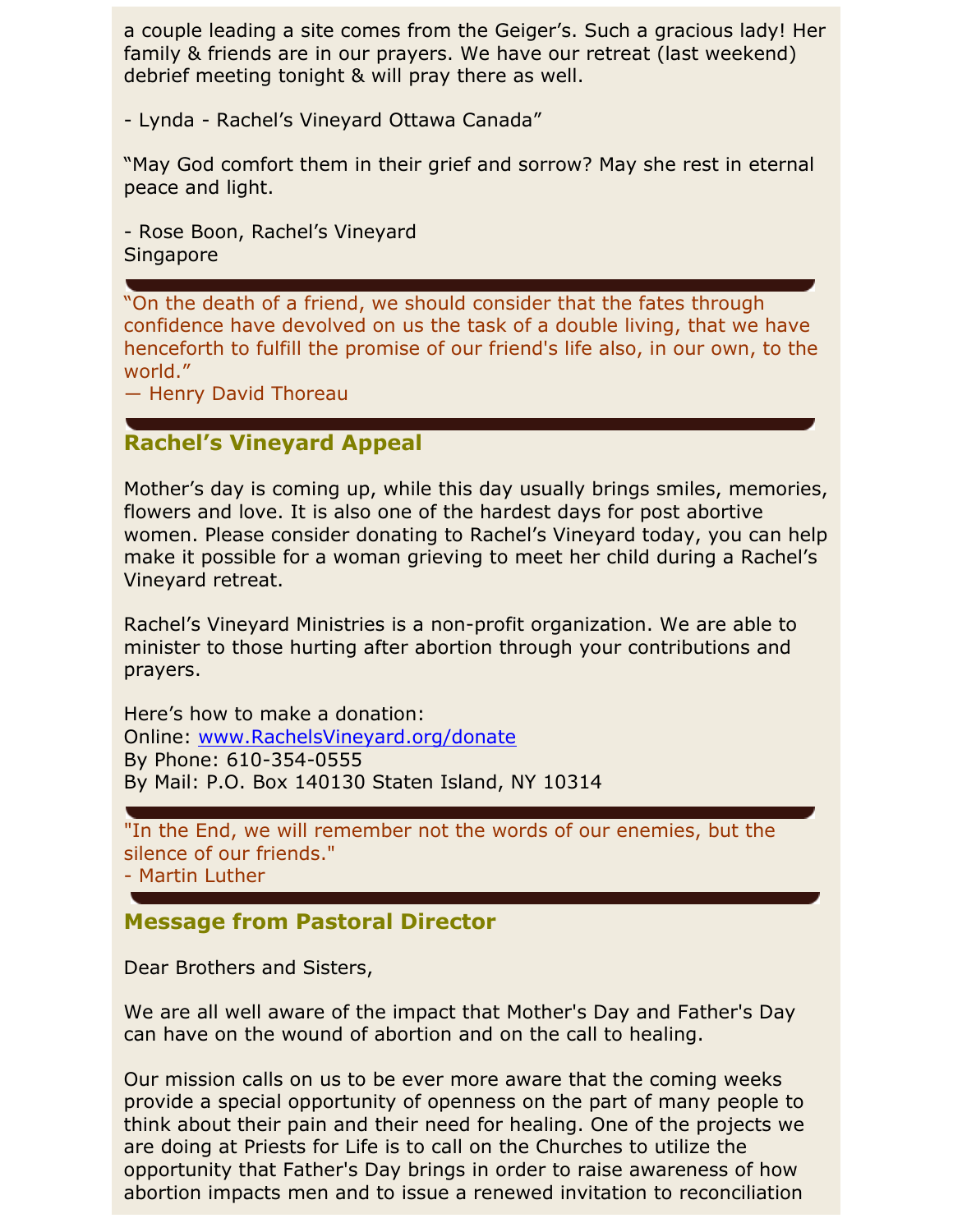and healing.

But in our own blog posts, social networking, and personal conversations, the weeks ahead can have the same effect, and each of us can be that vehicle, that spark, by which the Lord's grace draws someone closer to responding to the invitation to be healed.

Let's pray very specifically for that! Remember, you can always find a multitude of prayers for all these various needs and opportunities at PrayerCampaign.org.

Blessings!

Fr. Frank Pavone Pastoral Director, Rachel's Vineyard Ministries National Director, Priests for Life

Romans 12:9 Love must be sincere. Hate what is evil; cling to what is good.

# **Rachel's Vineyard Social Networking**

It is never too late to find healing! Attend a Rachel's Vineyard retreat!

Rachelsvineyard.org **Healing After Abortion** 

Click the links below to visit Rachel's Vineyard social networking sites. Join today and send to your friends and family!

Facebook Fan Page: [www.facebook.com/rachelsvineyard](http://www.facebook.com/rachelsvineyard)  Facebook Cause: [www.causes.com/rachelsvineyard](http://www.causes.com/rachelsvineyard) Check out our YouTube videos: [www.youtube.com/user/rachelsvineyard](http://www.youtube.com/user/rachelsvineyard)

"Grace is an ability to give as well as to receive and be thankful. Mystery is a hidden laugh always ready to surface! Glamour only radiates if there is a sublime courage & bravery within: glamour is like the moon; it only shines because the sun is there."

― C. JoyBell C.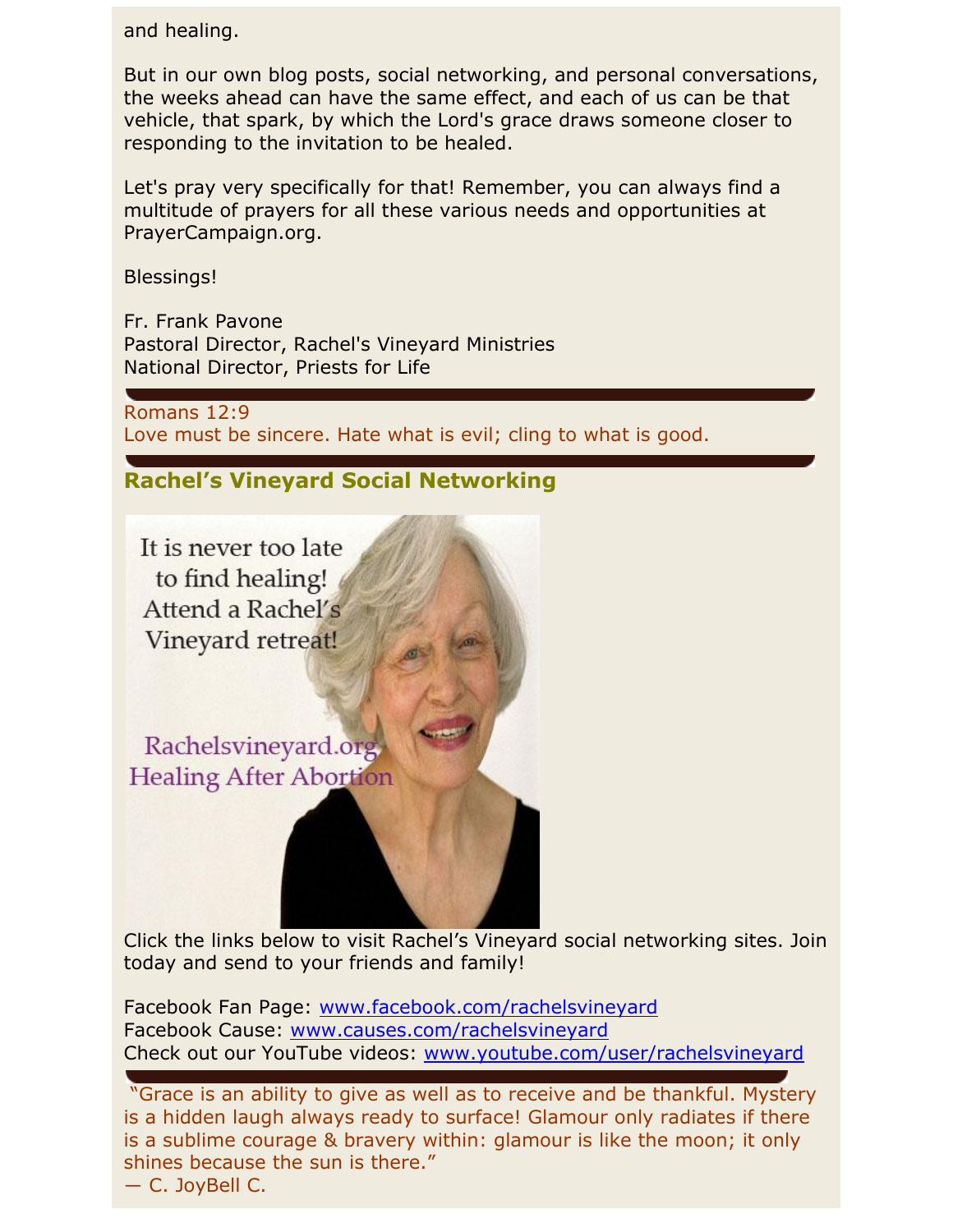# **Rachel's Vineyard in the Media**

TUNE IN at 4PM on Thursday May 1st, 2014: Dr. Theresa Burke was interviewed on 'In Love of Christ'. It will be aired today on JMJ radio, a Northeastern PA affiliate of EWTN, on stations 98.9 FM and 750 AM. OR you can stream the interview live on [www.jmj750.com](http://www.jmj750.com/) Just click on the Listen Live button.

"Live as if you were to die tomorrow. Learn as if you were to live forever." ― Mahatma Gandhi

### **United in Prayer**

For *Christiane Kurpik*, team member in Germany. She was in hospital the week before Easter to get 3 stents in her arteries. She was admitted this week again because her blood pressure refused to come down. She is having many tests done to see what the underlying cause is, but at this time the doctors are not sure. Please pray for complete healing for Christiane.

For *Pat Mousaw,* team leader in Albany, NY, whose husband, David Mousaw has passed away. We would like to ask for prayers for the repose of David's soul.

"Let us never forget to pray. God lives. He is near. He is real. He is not only aware of us but cares for us. He is our Father. He is accessible to all who will seek Him."

― Gordon B. Hinckley

### **Upcoming Grief to Grace Retreats**

Healing the Wounds of Abuse Reclaiming the Gift of Human Dignity [www.Grieftograce.org](http://www.grieftograce.org/)

#### **Yellowknife, NT** - June 5-8, 2014

Contact: Gerri Fletcher at 867-920-2129 or [Religious.ed@theedge.ca](mailto:Religious.ed@theedge.ca) *This is a closed retreat.*

**Philadelphia, PA -** August 31-September 6, 2014 Contact: Jeanne Haines at [info@grieftograce.org](mailto:info@grieftograce.org) or by calling 610-203-2002 *Dr. Theresa Burke will be the lead facilitator.*

**Beaverton, OR** - September 18-21, 2014 Contact: [grieftograceoregon@gmail.com](mailto:grieftograceoregon@gmail.com) 541-357-7501

**Phoenix, AZ –** January 11-16, 2015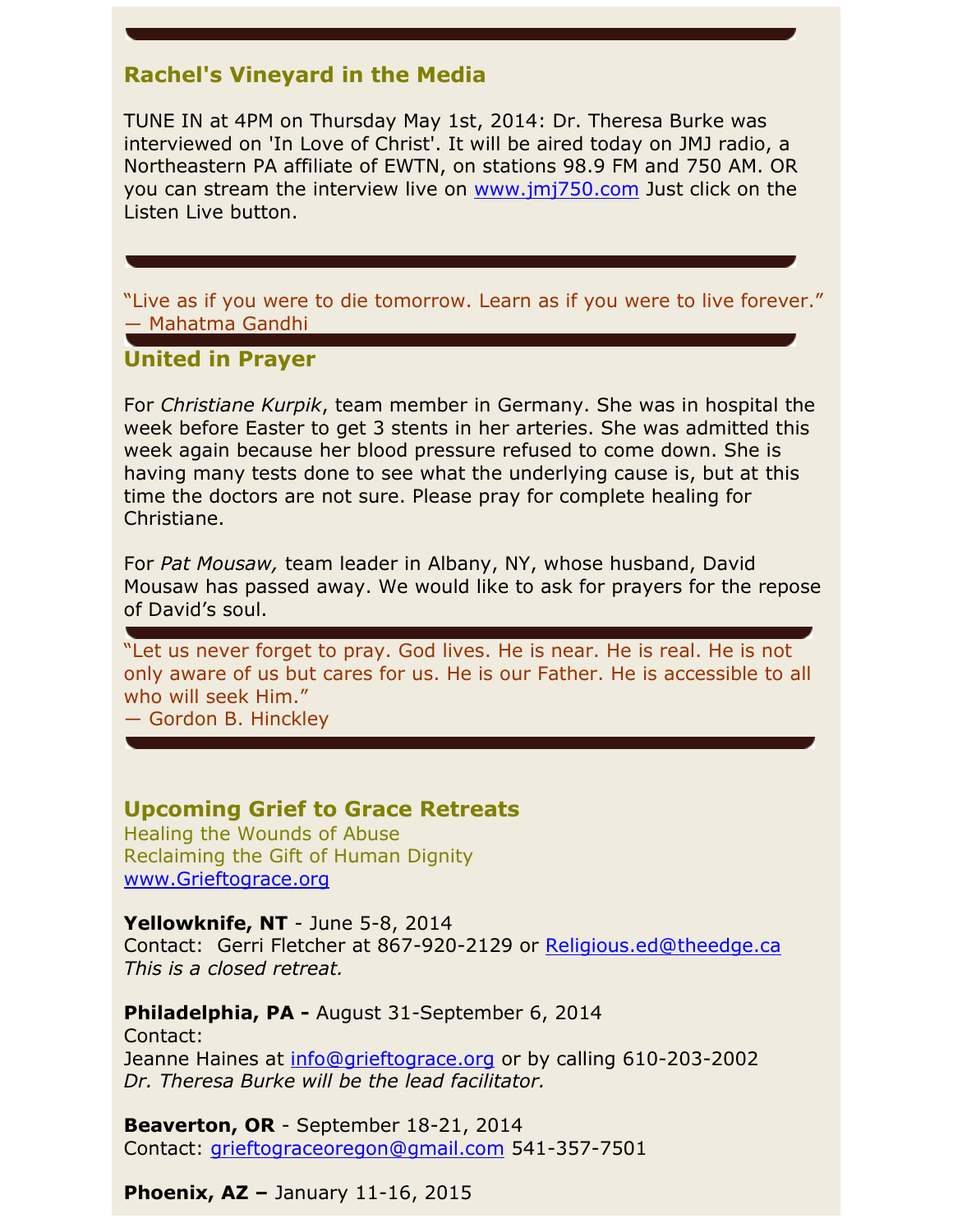"And so I wait. I wait for time to heal the pain and raise me to me feet once again - so that I can start a new path, my own path, the one that will make me whole again."

― Jack Canfield

# **Upcoming Rachel's Vineyard Training Events**

**Minneapolis, MN** - Keynote Speaker at Right to Life Dinner On Wednesday May 14, 2014 Dr. Theresa Burke will be the Keynote Speaker at Minneapolis, MN Right to Life Dinner. For more information please contact: Christine Klaesges at [cklaesges@hotmail.com](mailto:cklaesges@hotmail.com)

### **Dallas, TX – Clergy Training, Clinical Training and Rachel's Vineyard Facilitator & Team Training**

On June 27th, 2014, Dr. Theresa Burke will be hosting two day sessions. The first session will be a Clergy Training and the second session will be a Clinical Training.

On June 28th, 2014, Dr. Theresa Burke will be conducting a Rachel's Vineyard Facilitators & Team Training.

For further information please contact:

Eileen Kuhlmann at 972-679-4760 or via email at

[ekuhlmann@prolifedallas.org](mailto:ekuhlmann@prolifedallas.org)

#### **Hildesheim, Germany** – Clinical Training and Rachel's Vineyard Facilitator & Team Training

On October 4th, 2014, Dr. Theresa Burke will be hosting Clinical Training that will be open to the General Public.

On October 4th and 5th, 2014, Dr. Theresa Burke will be conducting a Rachel's Vineyard Facilitators & Team Training.

For further information please contact:

Anne Arthur at +509 3459-9969 or via email at [amecarthur@yahoo.com](mailto:amecarthur@yahoo.com) 

"Tell me and I forget, teach me and I may remember, involve me and I learn."

― Benjamin Franklin

# **Upcoming Rachel's Vineyard Retreats**

### **Beirut, Lebanon**

Contact: Brid Gemayel 00961(0)3637849 [bridagem@yahoo.com](mailto:bridagem@yahoo.com) Contact: Fr. Albert Assaf 00961(0)3398128 [palbertassaf@hotmail.com](mailto:palbertassaf@hotmail.com) Friday, May 02, 2014 Sunday, May 04, 2014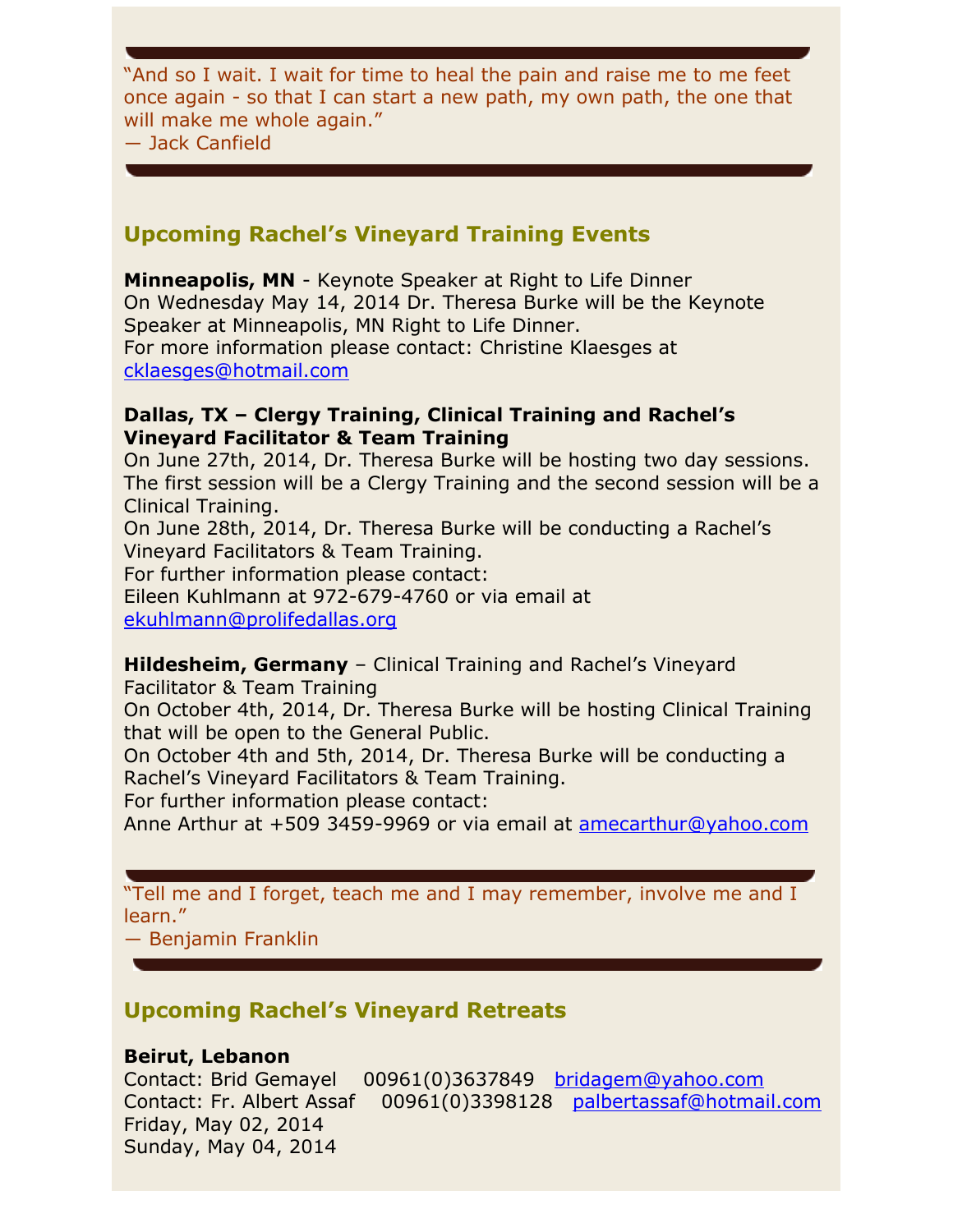### **Incheon City, IC**

Contact: Soon Hyo Kyong (Regina) 0082-10-2769 6157 [reginaaa@naver.com](mailto:reginaaa@naver.com) Contact: Fr. Laurence Kettle 0082-10-4069 2683 [frlaurencekr@yahoo.co.uk](mailto:frlaurencekr@yahoo.co.uk) Contact: In Suk Kang (Prisca) 0082-(0)10-2634 5348 [seek2020@hanmail.net](mailto:seek2020@hanmail.net) Language: English Friday, May 02, 2014 Sunday, May 04, 2014

### **Kelowna, BC**

Friday, May 02, 2014 Sunday, May 04, 2014

Contact: Janet Kormish 250-762-2273 [rv.kelowna@hotmail.com](mailto:rv.kelowna@hotmail.com)

### **Vancouver, BC**

Contact: Doreen Yung 604-525-0999 [vancouver.rachelsvineyard@rcav.bc.ca](mailto:vancouver.rachelsvineyard@rcav.bc.ca) Contact: Respect Life Office 604-443-3256 [rlo@rcav.org](mailto:rlo@rcav.org) Friday, May 02, 2014 Sunday, May 04, 2014

### **Bend, OR**

Contact: Lori Eckstine 800-249-8074 [ProjectRachel@CatholicCharitiesOregon.org](mailto:ProjectRachel@CatholicCharitiesOregon.org) Friday, May 02, 2014 Sunday, May 04, 2014

### **Hudson (Interdenom), WI**

Contact: Carla Stream 715-760-2564 [carlastream@gmail.com](mailto:carlastream@gmail.com) Friday, May 02, 2014 Sunday, May 04, 2014

## **Palm Beach (Español), FL**

Contact: Emily Babilonia-Gonzalez 561-966-8580 [ebabilonia12@bellsouth.net](mailto:ebabilonia12@bellsouth.net) Friday, May 02, 2014 Sunday, May 04, 2014

## **Burlington, VT**

Contact: Julia Roberts, LCMHC 802-658-6111 x1314 [jroberts@vermontcatholic.org](mailto:jroberts@vermontcatholic.org) Friday, May 02, 2014 Sunday, May 04, 2014

## **Fort Worth (Español), TX**

Contact: Macaria (Español) 817-886-4760 [misericordia@racheltx.org](mailto:misericordia@racheltx.org) Friday, May 09, 2014 Sunday, May 11, 2014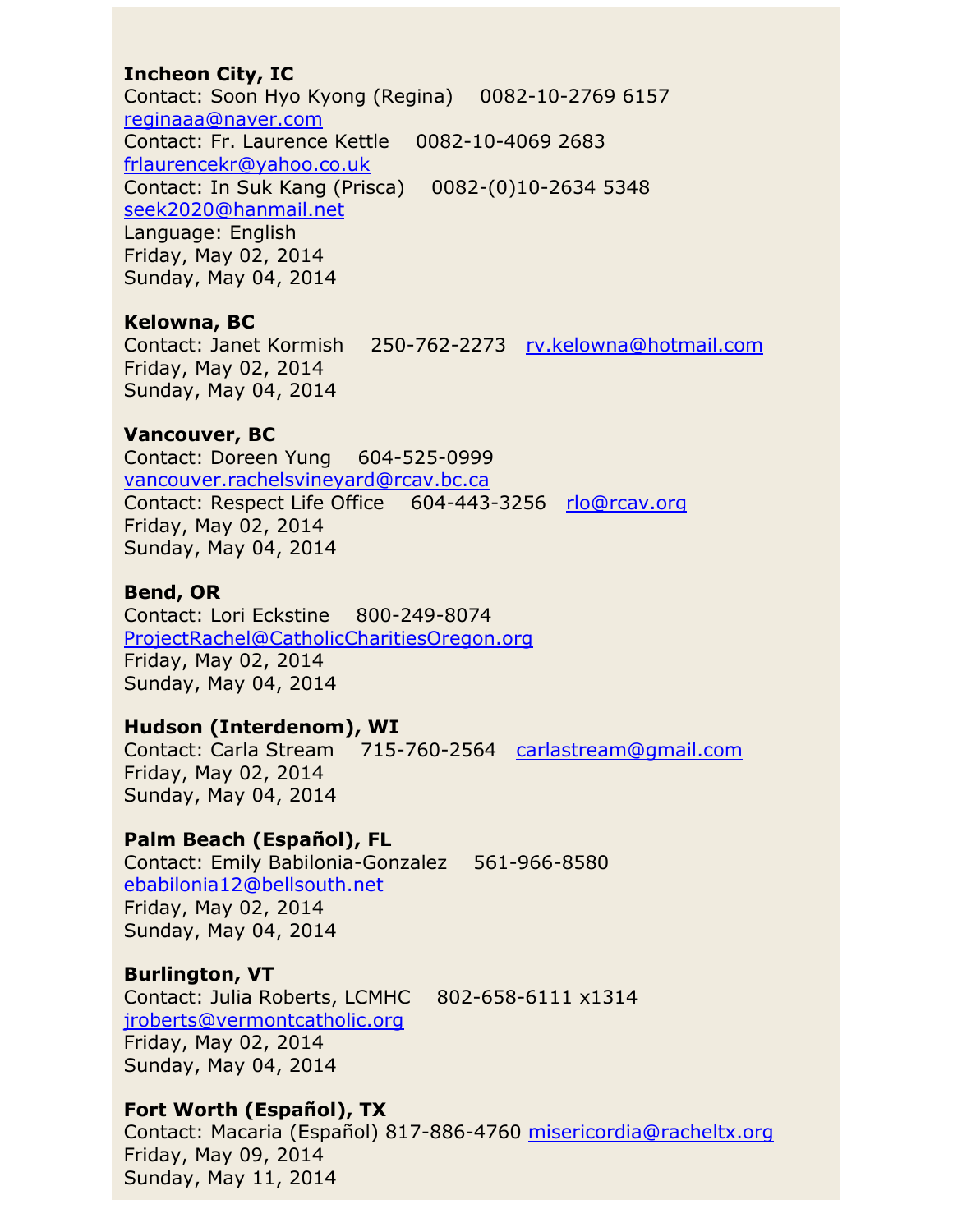## **Houston (Interdenom), TX**

Contact: Shay Christophson 281-799-2002 [shay@gulfcoasthealing.org](mailto:shay@gulfcoasthealing.org) Contact: April 281-236-8719 [april@gulfcoasthealing.org](mailto:april@gulfcoasthealing.org) Contact: Stephanie Walker 713-690-2210 [steph@gulfcoasthealing.org](mailto:steph@gulfcoasthealing.org) Friday, May 09, 2014 Sunday, May 11, 2014

#### **Minneapolis/St. Paul, MN**

Contact: Nancy Blom 763-250-9313 [rachels@rvineyardmn.org](mailto:rachels@rvineyardmn.org) Friday, May 09, 2014 Sunday, May 11, 2014

#### **Vienna, Austria**

Contact: Claudia Brandhuber (+43) 0699-1021-4241 [info@rachelsweinberg.at](mailto:info@rachelsweinberg.at) Language: German Friday, May 16, 2014 Sunday, May 18, 2014

### **Buenos Aires, Argentina**

Contact: Lala Rey Méndez 0291 154 74 4500 [lalareymendez@gmail.com](mailto:lalareymendez@gmail.com) Language: Spanish Friday, May 16, 2014 Sunday, May 18, 2014

### **Sioux Falls, SD**

Contact: Margi Culhane 1-800-700-7867 [mculhane@sfcatholic.org](mailto:mculhane@sfcatholic.org) Contact: Dr. Marcie Moran 605-988-3775 Friday, May 16, 2014 Sunday, May 18, 2014

## **San Angelo, TX**

Local Host: Diocese of San Angelo Contact: Gloria M 432-897-4788 [rachelsvineyardsanangelo@gmail.com](mailto:rachelsvineyardsanangelo@gmail.com) Friday, May 16, 2014 Sunday, May 18, 2014

## **Williamsburg, VA**

Contact: Linda Riva 757-887-3144 [lindajr2@yahoo.com](mailto:lindajr2@yahoo.com) Friday, May 16, 2014 Sunday, May 18, 2014

### **Detroit Area, MI**

Contact: Chris Elwart 248-494-6363 [info@detroitrachelsvineyard.org](mailto:info@detroitrachelsvineyard.org) Friday, May 16, 2014 Sunday, May 18, 2014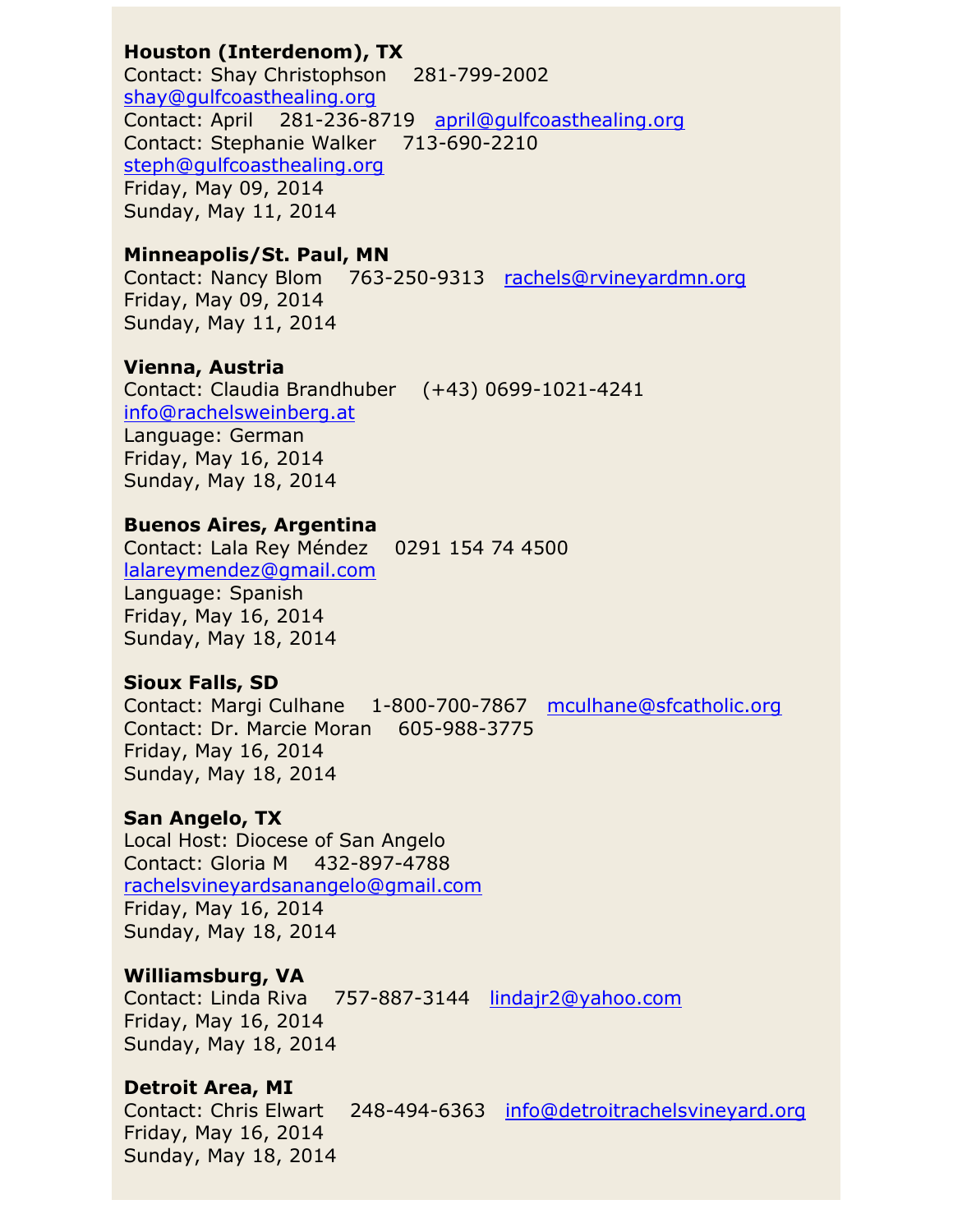#### **Minneapolis/St. Paul (Interdenominational), MN**

Contact: Michele Frascht 715-781-4430 [projecthealingministries@gmail.com](mailto:projecthealingministries@gmail.com) Friday, May 16, 2014 Sunday, May 18, 2014

### **Linden, NJ**

Contact: Cheryl Riley 973-497-4350 [rileyche@rcan.org](mailto:rileyche@rcan.org) Friday, May 16, 2014 Sunday, May 18, 2014

### **Tampa, FL**

Contact: Emma Boe 813-924-4173 [projectrachel@ccdosp.org](mailto:projectrachel@ccdosp.org) Language: Spanish Friday, May 16, 2014 Sunday, May 18, 2014

### **Los Angeles (Español), CA**

Contact: Raquel 626-290-8333 Friday, May 16, 2014 Sunday, May 18, 2014

### **Santa Rosa/St. Helena, CA**

Contact: Christine 415-260-4406 [christinew@firstresort.net](mailto:christinew@firstresort.net) Friday, May 16, 2014 Sunday, May 18, 2014

## **Oakland /East Bay, CA**

Contact: Christine 415-260-4406 [christinew@firstresort.net](mailto:christinew@firstresort.net) Friday, May 16, 2014 Sunday, May 18, 2014

### **Hobart, TAS, Australia**

Contact: Anne Sherston 03-6229 8739 [rachelsvineyardtas@aapt.net.au](mailto:rachelsvineyardtas@aapt.net.au) Friday, May 23, 2014 Sunday, May 25, 2014

## **Oklahoma City, OK**

Contact: Joanne Forgue 405-623-3844 [rachelsvineyardokc@gmail.com](mailto:rachelsvineyardokc@gmail.com) Friday, May 23, 2014 Sunday, May 25, 2014

## **San Bernardino, CA**

Contact: Blanca Leal-McGuthrie (Español) 909-520-3867 [blancamcguthrie@gmail.com](mailto:blancamcguthrie@gmail.com) Contact: Mary Huber - (English) 909-475-5352 [mhuber@sbdiocese.org](mailto:mhuber@sbdiocese.org) Language: Spanish Friday, May 23, 2014 Sunday, May 25, 2014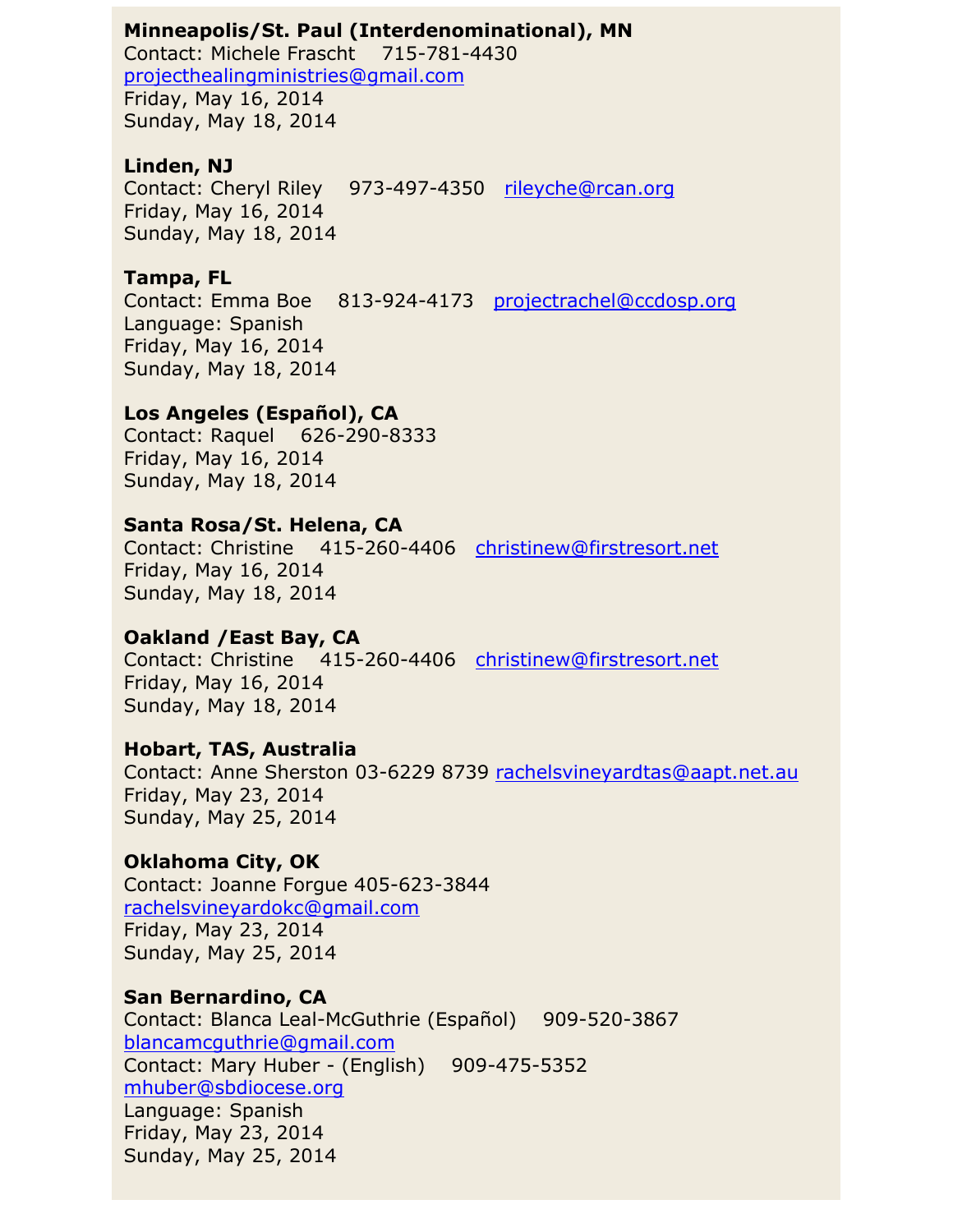### **Northern New York, NY**

Contact: Colleen Miner 518-891-2309 [cbm510@roadrunner.com](mailto:cbm510@roadrunner.com) Friday, May 23, 2014 Sunday, May 25, 2014

### **Cache Creek, BC, Canada**

Contact: Nancy Hadden 250-267-5081 [rvkamloops@yahoo.ca](mailto:rvkamloops@yahoo.ca) Wednesday, May 28, 2014 Friday, May 30, 2014

# **Long Island/Huntington (Español), NY**

Contact: Donna Crean 631-258-5062 [donnacrean@optonline.net](mailto:donnacrean@optonline.net) Friday, May 30, 2014 Sunday, June 01, 2014

# **Hamden, CT**

Contact: Marie Laffin 203-631-9030 [mlaffin@prolifeministry.org](mailto:mlaffin@prolifeministry.org) Friday, May 30, 2014 Sunday, June 01, 2014

# **Albany Area, NY**

Contact: Kathleen Whimple 518-469-0779 [Rachelsvineyardalbany@yahoo.com](mailto:Rachelsvineyardalbany@yahoo.com) Contact: Mrs. Pat Mousaw 518-222-1160 [Rachelsvineyardalbany@yahoo.com](mailto:Rachelsvineyardalbany@yahoo.com) Friday, May 30, 2014 Sunday, June 01, 2014

# **Morganton (Interdenom), NC**

Contact: Kim Ollis 828-919-8020 [kimberly.ollis@hushmail.me](mailto:kimberly.ollis@hushmail.me) Friday, May 30, 2014 Sunday, June 01, 2014

## **Fresno, CA**

Contact: Jennifer Butcher 877-629-6626 butcher jennifer@yahoo.com Contact: Paula Davalos - Español 888-686-8537 [paula.d@fbcares.org](mailto:paula.d@fbcares.org) Language: Spanish Friday, May 30, 2014 Sunday, June 01, 2014

## **Bahía Blanca , Argentina**

Contact: Lala Rey Méndez 0291 154 74 4500 [lalareymendez@gmail.com](mailto:lalareymendez@gmail.com) Language: Spanish Friday, June 06, 2014 Sunday, June 08, 2014

## **Tulsa, OK**

Contact: Mary Lee Ingram 918-508-7142 [mlingram@catholiccharitiestulsa.org](mailto:mlingram@catholiccharitiestulsa.org) Friday, June 06, 2014 Sunday, June 08, 2014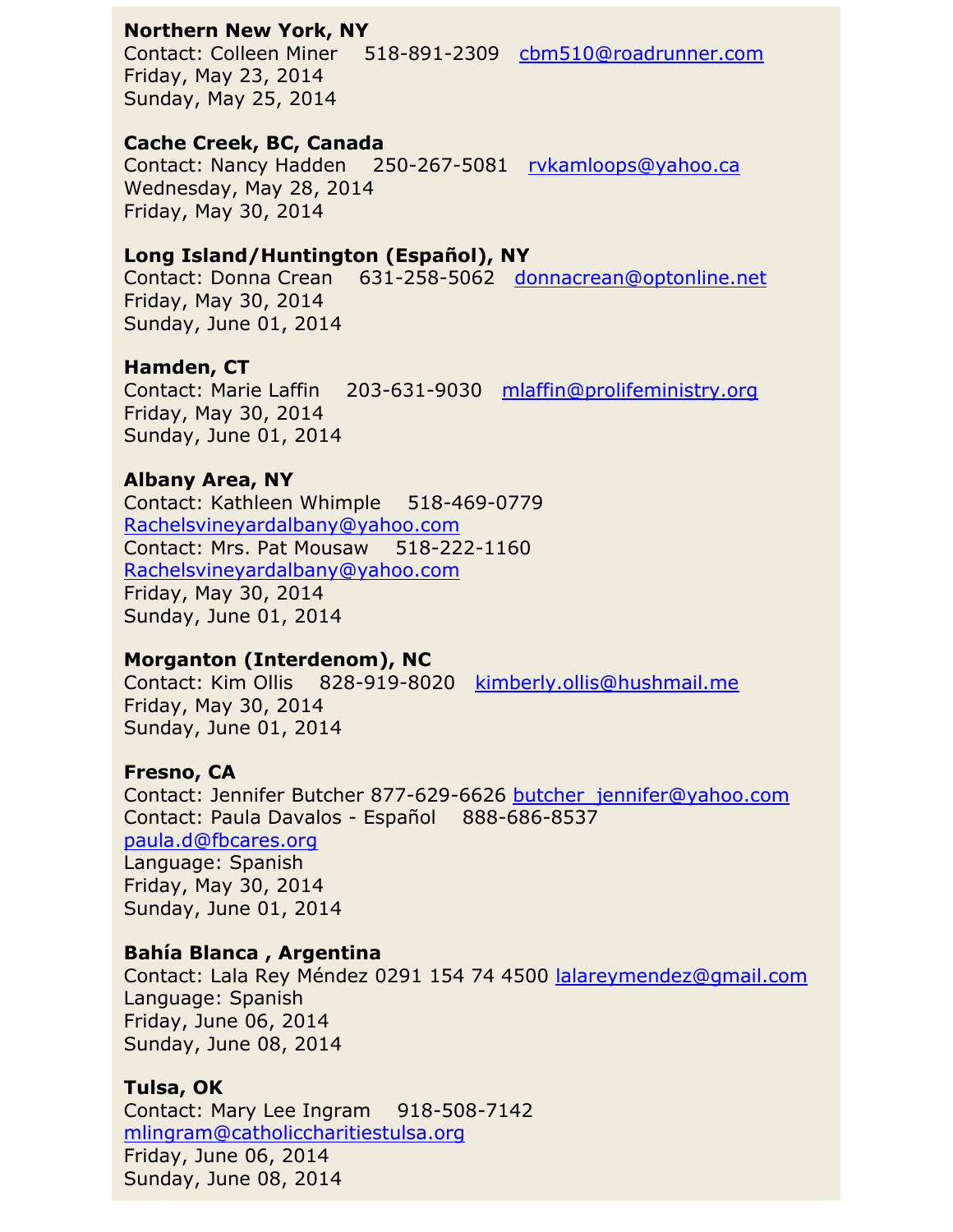## **Trenton, NJ**

Contact: Judy Warenkiewicz 732-536-6871 [judywarren543@msn.com](mailto:judywarren543@msn.com) Friday, June 06, 2014 Sunday, June 08, 2014

### **Grand Rapids, MI**

Contact: Maggie Walsh 616-340-1824 [mwalsh@ccwestmi.org](mailto:mwalsh@ccwestmi.org) Contact: Toll-free (MI only) 800-800-8284 Friday, June 06, 2014 Sunday, June 08, 2014

# **Stockton, CA**

Contact: Kim Fuentes 209-465-5433 [respectlife@stocktondiocese.org](mailto:respectlife@stocktondiocese.org) Friday, June 06, 2014 Sunday, June 08, 2014 *Note: This retreat will be held at El Retiro San Inigo, Jesuit Retreat Center 300 Manresa Way Los Altos, CA 94022*.

# **Dallas (Español), TX**

Contact: Eileen Kuhlmann 972-679-4760 [ekuhlmann@prolifedallas.org](mailto:ekuhlmann@prolifedallas.org) Friday, June 13, 2014 Sunday, June 15, 2014

## **Ann Arbor, MI**

Contact: Beth Bauer 734-369-3470 [lpbbauer@yahoo.com](mailto:lpbbauer@yahoo.com) Friday, June 13, 2014 Sunday, June 15, 2014

## **Portland, OR**

Contact: Lori Eckstine 800-249-8074 [ProjectRachel@CatholicCharitiesOregon.org](mailto:ProjectRachel@CatholicCharitiesOregon.org) Friday, June 13, 2014 Sunday, June 15, 2014

## **Pittsburgh, PA**

Contact: Toni 412-352-5348 Contact: Toni Jester 412-621-6953 [toniafj1@comcast.net](mailto:toniafj1@comcast.net) Friday, June 20, 2014 Sunday, June 22, 2014

# **Providence, RI**

Contact: Carol Owens 401-421-7833 x118 [rachelsvineyard@dioceseofprovidence.org](mailto:rachelsvineyard@dioceseofprovidence.org) Friday, June 27, 2014 Sunday, June 29, 2014